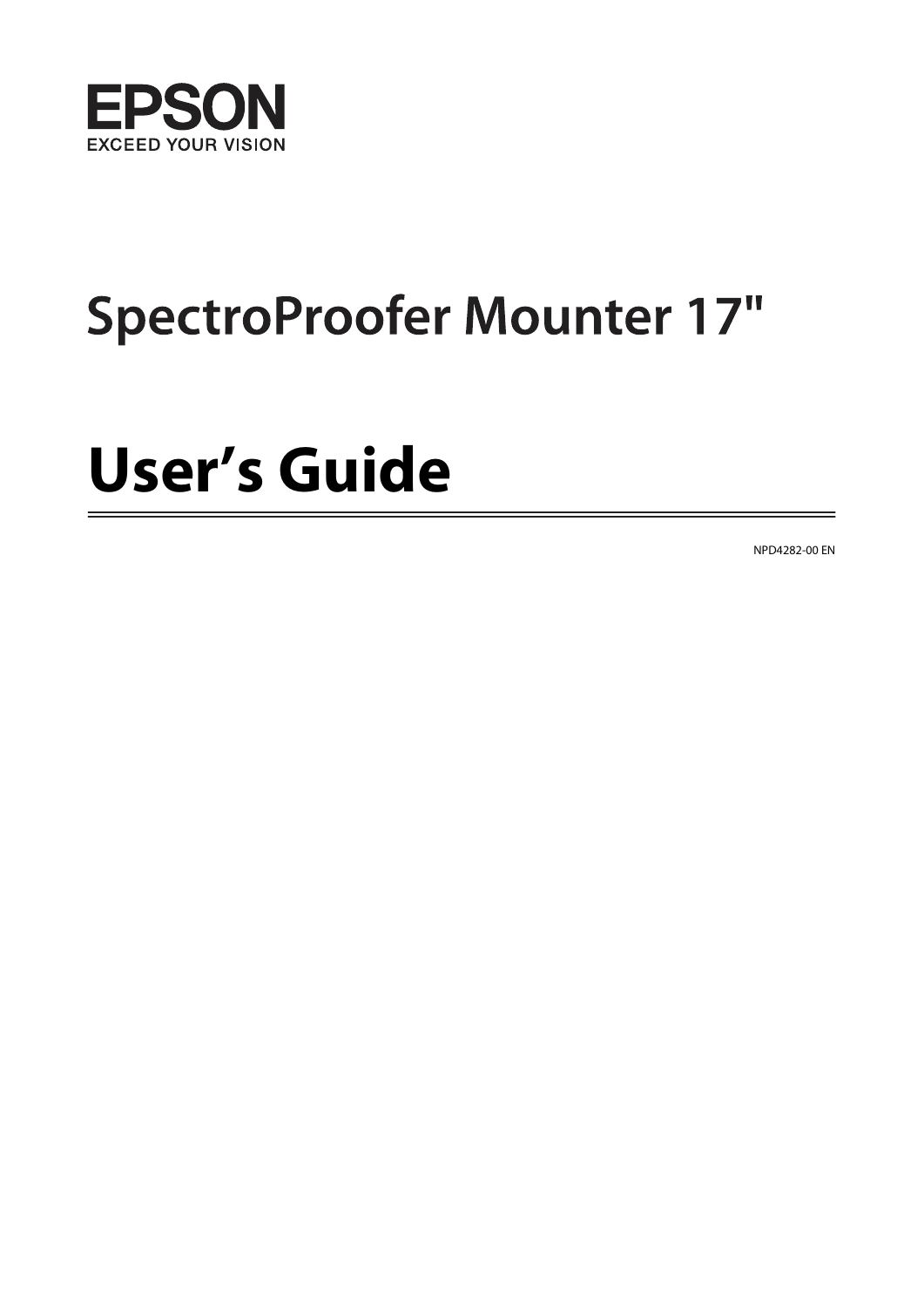### <span id="page-1-0"></span>**Copyrights and Trademarks**

No part of this publication may be reproduced, stored in a retrieval system, or transmitted in any form or by any means, electronic, mechanical, photocopying, recording, or otherwise, without the prior written permission of Seiko Epson Corporation. The information contained herein is designed only for use with this Epson printer. Epson is not responsible for any use of this information as applied to other printers.

Neither Seiko Epson Corporation nor its affiliates shall be liable to the purchaser of this product or third parties for damages, losses, costs, or expenses incurred by the purchaser or third parties as a result of accident, misuse, or abuse of this product or unauthorized modifications, repairs, or alterations to this product, or (excluding the U.S.) failure to strictly comply with Seiko Epson Corporation's operating and maintenance instructions.

Seiko Epson Corporation shall not be liable for any damages or problems arising from the use of any options or any consumable products other than those designated as Original Epson Products or Epson Approved Products by Seiko Epson Corporation.

Seiko Epson Corporation shall not be held liable for any damage resulting from electromagnetic interference that occurs from the use of any interface cables other than those designated as Epson Approved Products by Seiko Epson Corporation.

EPSON®, EPSON STYLUS® and SpectroProofer® are registered trademarks, and EPSON EXCEED YOUR VISION or EXCEED YOUR VISION is a trademark of Seiko Epson Corporation.

Microsoft® , Windows®, and Windows Vista® are registered trademarks of Microsoft Corporation.

Mac and Mac OS are registered trademarks of Apple Inc.

*General Notice: Other product names used herein are for identification purposes only and may be trademarks of their respective owners. Epson disclaims any and all rights in those marks.*

© 2010 Seiko Epson Corporation. All rights reserved.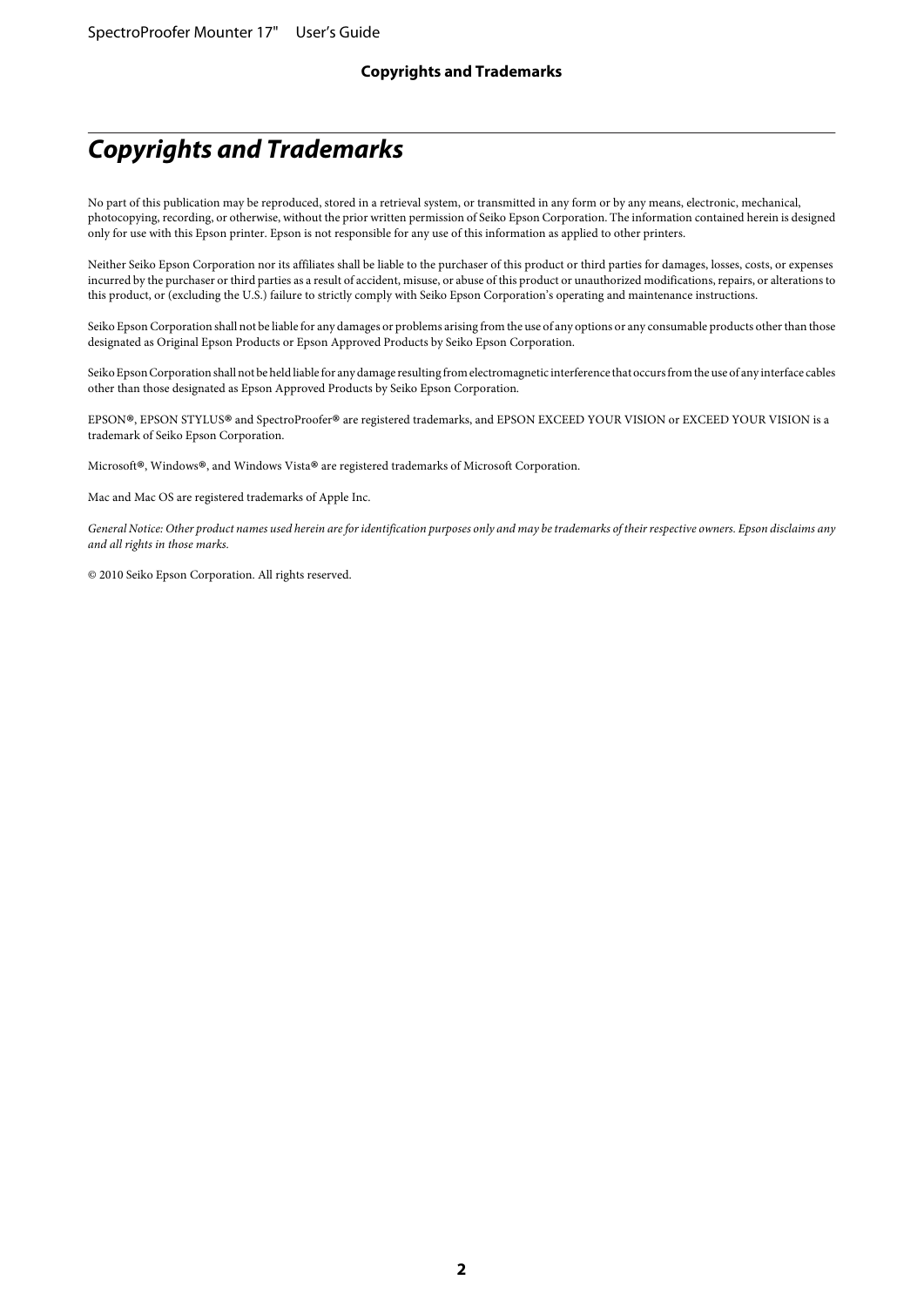### **Contents**

### **[Copyrights and Trademarks](#page-1-0)**

### **[Safety Instructions](#page-3-0)**

### **[Introduction](#page-4-0)**

| SpectroProofer Mounter 17". 5                                                         |
|---------------------------------------------------------------------------------------|
| Color Measurement Device(ILS20EP/                                                     |
| ILS20EPUV). $\dots \dots \dots \dots \dots \dots \dots \dots \dots \dots \dots \dots$ |
|                                                                                       |
| Color Measurement Device (ILS20EP/                                                    |
| ILS20EPUV). $\dots \dots \dots \dots \dots \dots \dots \dots \dots \dots \dots$       |
|                                                                                       |
|                                                                                       |

### **[How To Use](#page-7-0)**

| Notes After Installing the Mounter. 11      |
|---------------------------------------------|
|                                             |
| Starting SpectroProofer Utilities. 11       |
|                                             |
| Preparing and executing a color measurement |
|                                             |
|                                             |

### **[Maintenance](#page-12-0)**

| Cleaning the ILS20EP/ILS20EPUV. 13        |
|-------------------------------------------|
| Cleaning the surface of the backing/white |
|                                           |
| Cleaning the paper guide unit. 16         |

### **[Troubleshooting](#page-16-0)**

| When Error Message Appears. 17                                                               |
|----------------------------------------------------------------------------------------------|
|                                                                                              |
| When Ink Gets on the Front or Back Side of the<br>When SpectroProofer Utilities Ends with an |
|                                                                                              |

[Something Wrong with Color Measurement](#page-18-0) [Data. . . . . . . . . . . . . . . . . . . . . . . . . . . . . . . . . 19](#page-18-0)

### **[Appendix](#page-19-0)**

### **[Where To Get Help](#page-21-0)**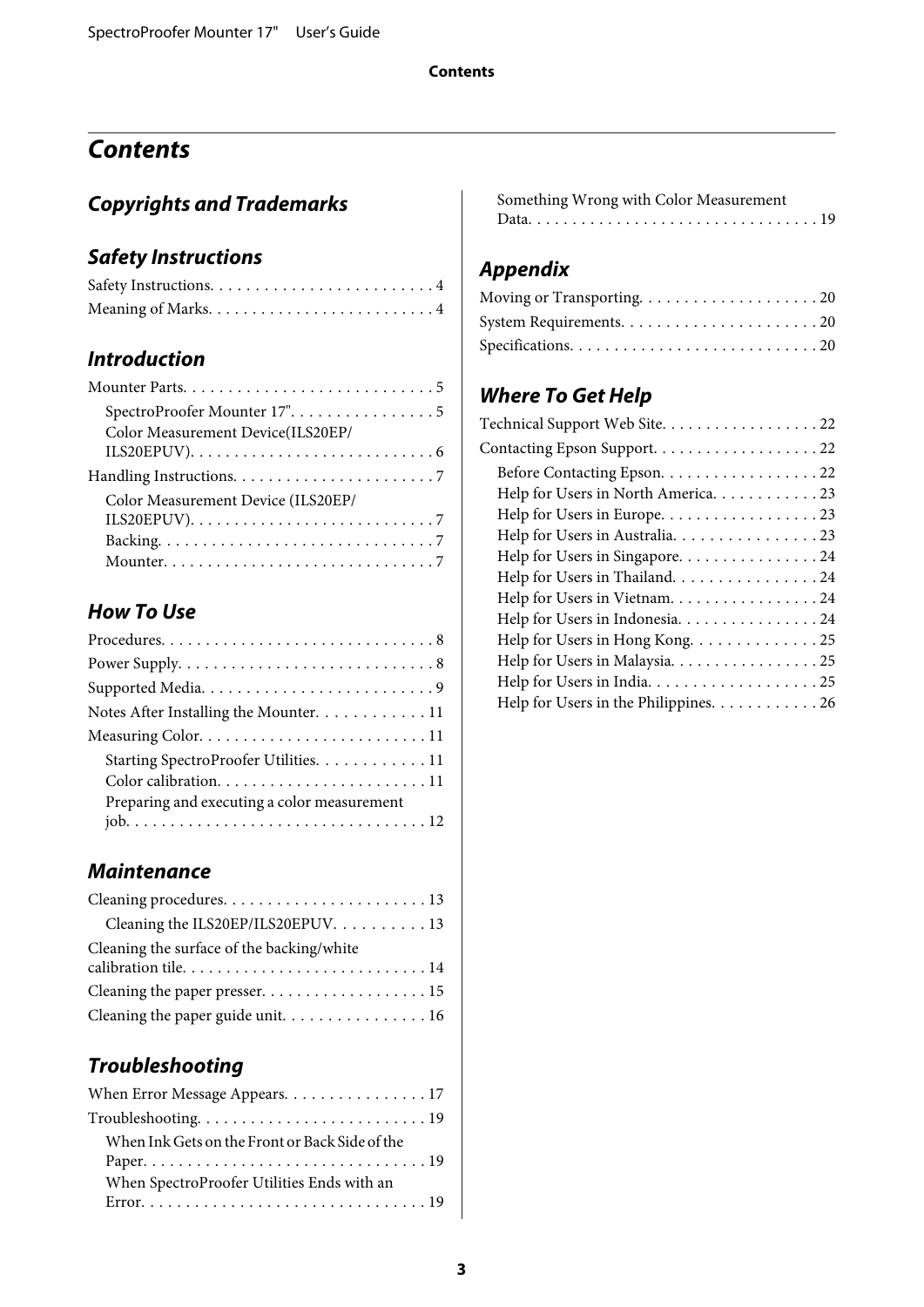# <span id="page-3-0"></span>**Safety Instructions**

# **Safety Instructions**

Read all of these instructions before using your product. Also be sure to follow all warnings and instructions marked on the product.

- ❏ Do not insert objects through the slots. Take care not to spill liquid on the product.
- ❏ Except as specifically explained in your documentation, do not attempt to service the product yourself.
- ❏ Unplug the printer on which SpectroProofer Mounter is installed, and refer servicing to qualified service personnel under the following conditions: liquid has entered the product; the product has been dropped or the cabinet damaged; the product does not operate normally or exhibits a distinct change in performance.

# **Meaning of Marks**

#### w *Warnings*

*must be followed carefully to avoid bodily injury.*

#### c*Cautions*

*must be observed to avoid damage to your equipment.*

#### *Notes*

*contain important information and useful tips on the operation of the product.*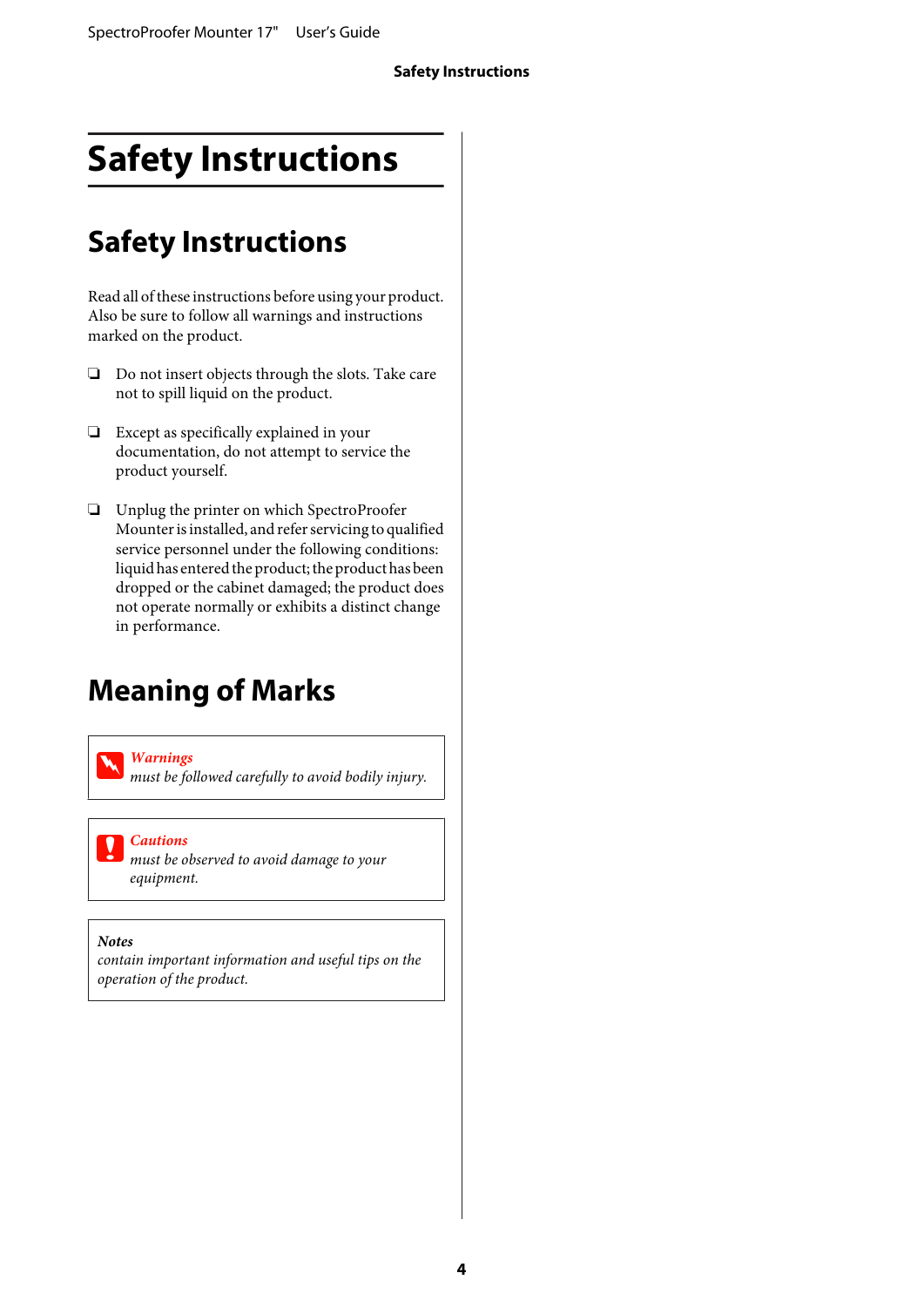# <span id="page-4-0"></span>**Introduction**

# **Mounter Parts**

### **SpectroProofer Mounter 17"**

#### **Front**



#### A **Handles**

Use the handles when installing or removing the SpectroProofer Mounter 17".

#### **<sup>2</sup>** Front Cover

Open the cover when installing or removing ILS20EP/ILS20EPUV, connecting cables, or performing maintenance.

#### c*Caution:*

*Except for in the situations mentioned above, do not open the cover. Otherwise, the device may not work correctly.*

#### C **Paper Presser**

Holds the paper during measuring color.

#### **<sup>O</sup>** ILS DC cable

Supplies power to ILS20EP/ILS20EPUV.

#### E **ILS communication cable**

Receives data from ILS20EP/ILS20EPUV.

**<sup>6</sup>** Color Measurement Device carriage Install ILS20EP/ILS20EPUV here.

### **Rear**



#### A **Air vent**

Takes in air to dry the color measurement chart printed by the printer.

Do not block or clog the air vent. Otherwise, air cannot be taken in and prints will not be dried sufficiently. Clean the vent if it is dusty.

#### **2** Side Cover

Open the cover when connecting or removing the printer connection cable.

#### C **Printer connection cable**

Connect the mounter to your printer with this cable.

#### D **Power connector(base)**

Supplies power to the mounter from the printer.

#### E **White calibration tile holder insert slot** Insert the white calibration tile holder here.

#### **6** Backing insert slot

Insert white or black backing here.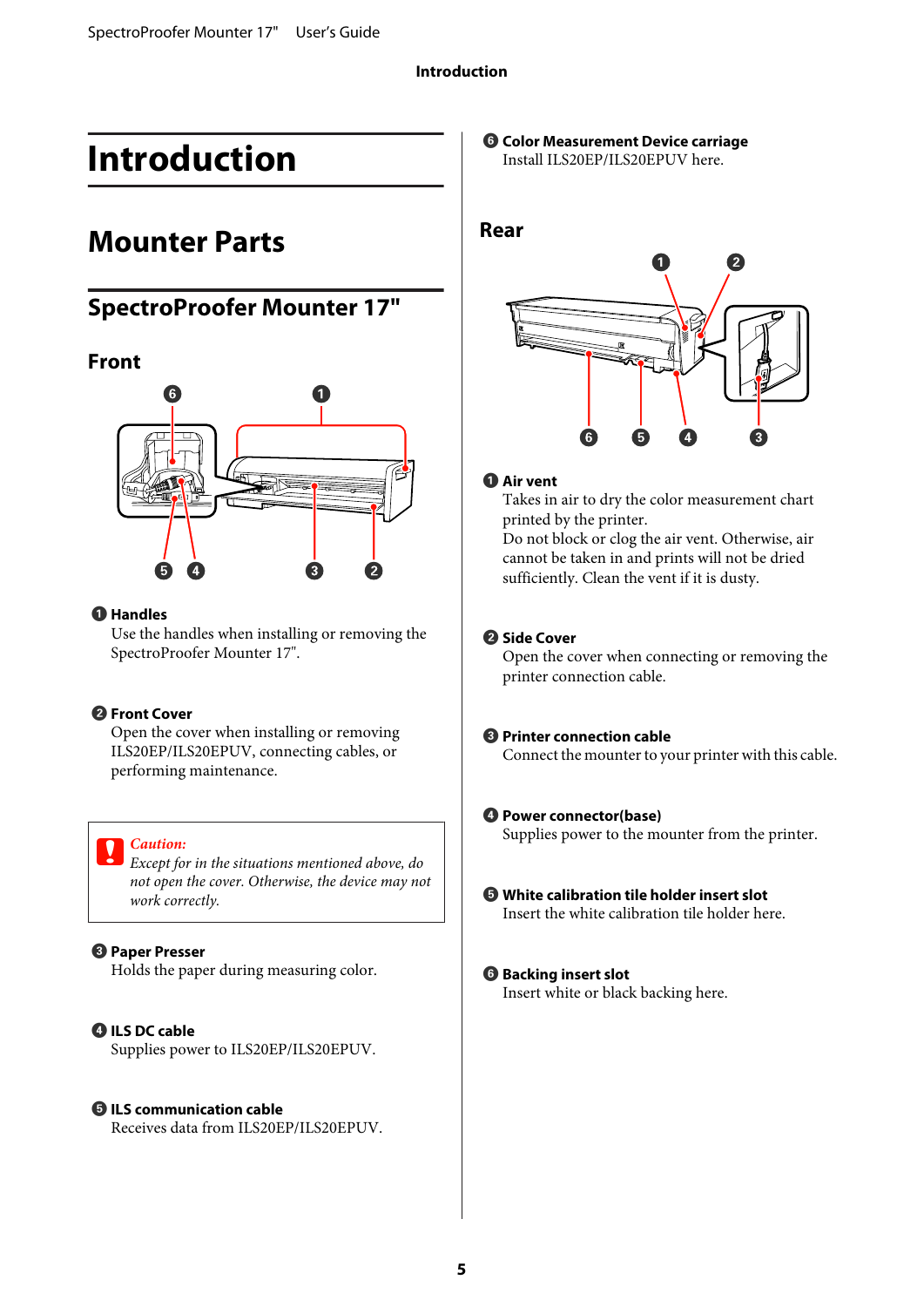#### **Introduction**

### <span id="page-5-0"></span>**Accessories**



#### A **Backing**

Backing are plates placed underneath the paper during color-measurement. Attach either black or white backing to the mounter.

#### *Note:*

*Choose the white or the black backing depending on your needs.* 

*If you have used a color measurement device previously, refer to its specification.*

#### B **White calibration tile holder**

Holds the white calibration tile.

#### C **Paper guide unit for SpectroProofer Mounter**

Install this guide when using the mounter to correct the paper path.

### **Color Measurement Device (ILS20EP/ILS20EPUV)**

*Note:*

*The Color Measurement Device may be sold separately. In this case, you need to purchase ILS20EP or ILS20EPUV depending on your needs.*



#### A **Lens**

Scans the print when measuring colors.

#### B **DC connector**

Attach the DC connector to the ILS DC cable located on the Color Measurement Device carriage, placed at the front of the mounter.

#### **<sup>6</sup>** Communication connecter

Attach this connecter to the ILS communication cable located on the color measurement device carriage on the base of the mounter.

#### D **White calibration tile**

The white-based tile for color measurement data. Use this tile by attaching the white calibration tile holder.

c*Caution: Use ILS20EP/ILS20EPUV and the white calibration tile contained in the set that comes with this product.* 

*ILS20EP/ILS20EPUV and the white calibration tile are adjusted to be a set, and given the same number in the factory. If you purchase two or more products, make sure that you use the same numbered devices in pairs.*



*The label of the white calibration tile*

**CAL PLAQUE** 000621

*The label of ILS20EP/ILS20EPUV*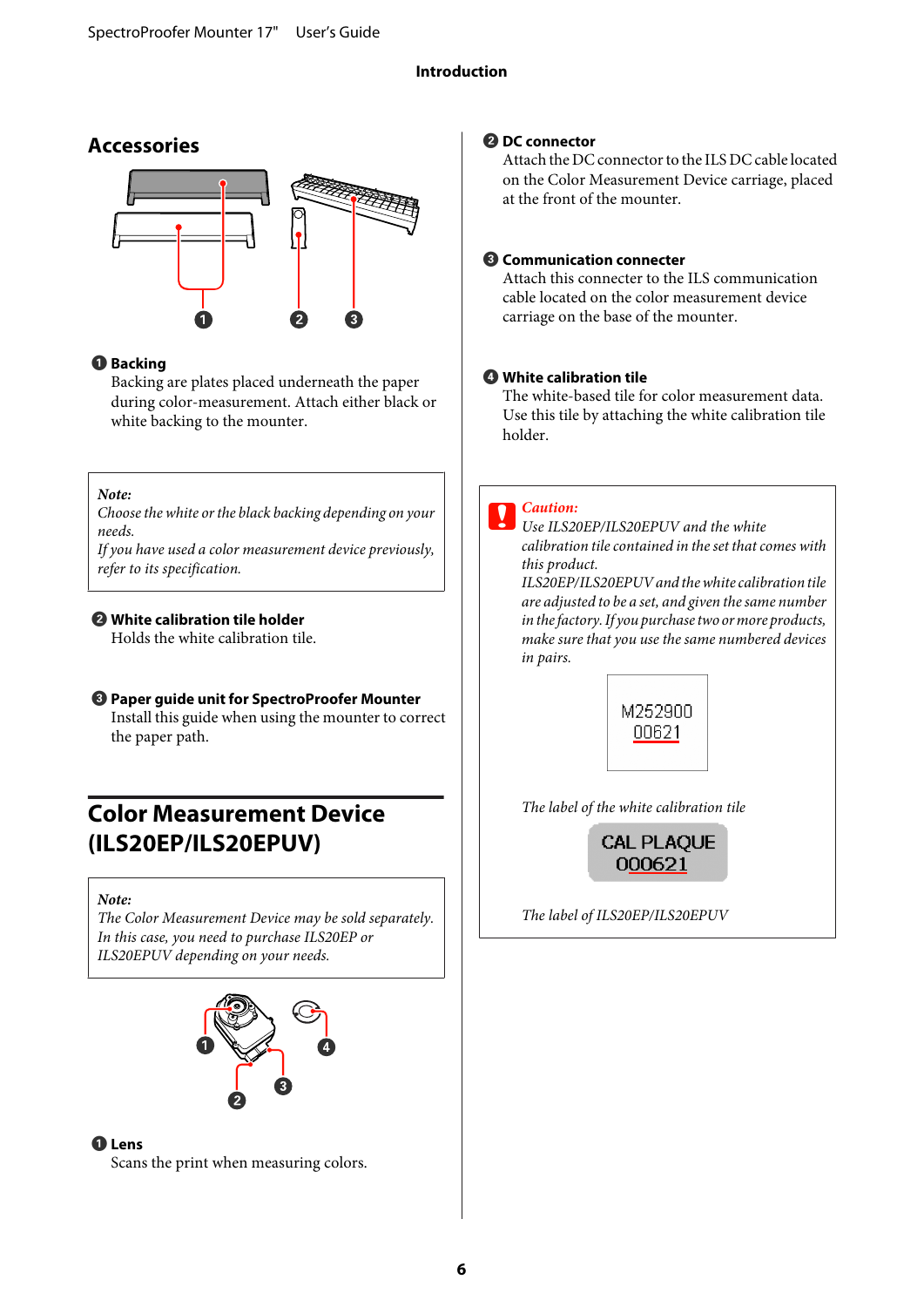# <span id="page-6-0"></span>**Handling Instructions**

### **Color Measurement Device (ILS20EP/ILS20EPUV)**

❏ Do not touch the lens directly or place the lens face down.

If a scratch, dirt or other matter gets on the lens, it may affect the color measuring result.



❏ Do not touch the white surface of the white calibration tile.

If a scratch, dirt or other matter gets on the surface, it may affect the color measuring result.



#### c*Caution:*

*Do not break or lose the white calibration tile. You cannot buy the white calibration tile by itself. You need to purchase ILS20EP/ILS20EPUV set.*

### **Backing**

Take care to prevent a scratch or dirt getting on the surface of the backing.

If a scratch, dirt or other matter gets on the backing, it may affect the color measuring result.

c*Caution: Do not drop or knock it against hard objects because the backing is a fragile part.*



### **Mounter**

Do not touch the following parts during operation. Unnecessary touching the inside of the mounter may damage the product.

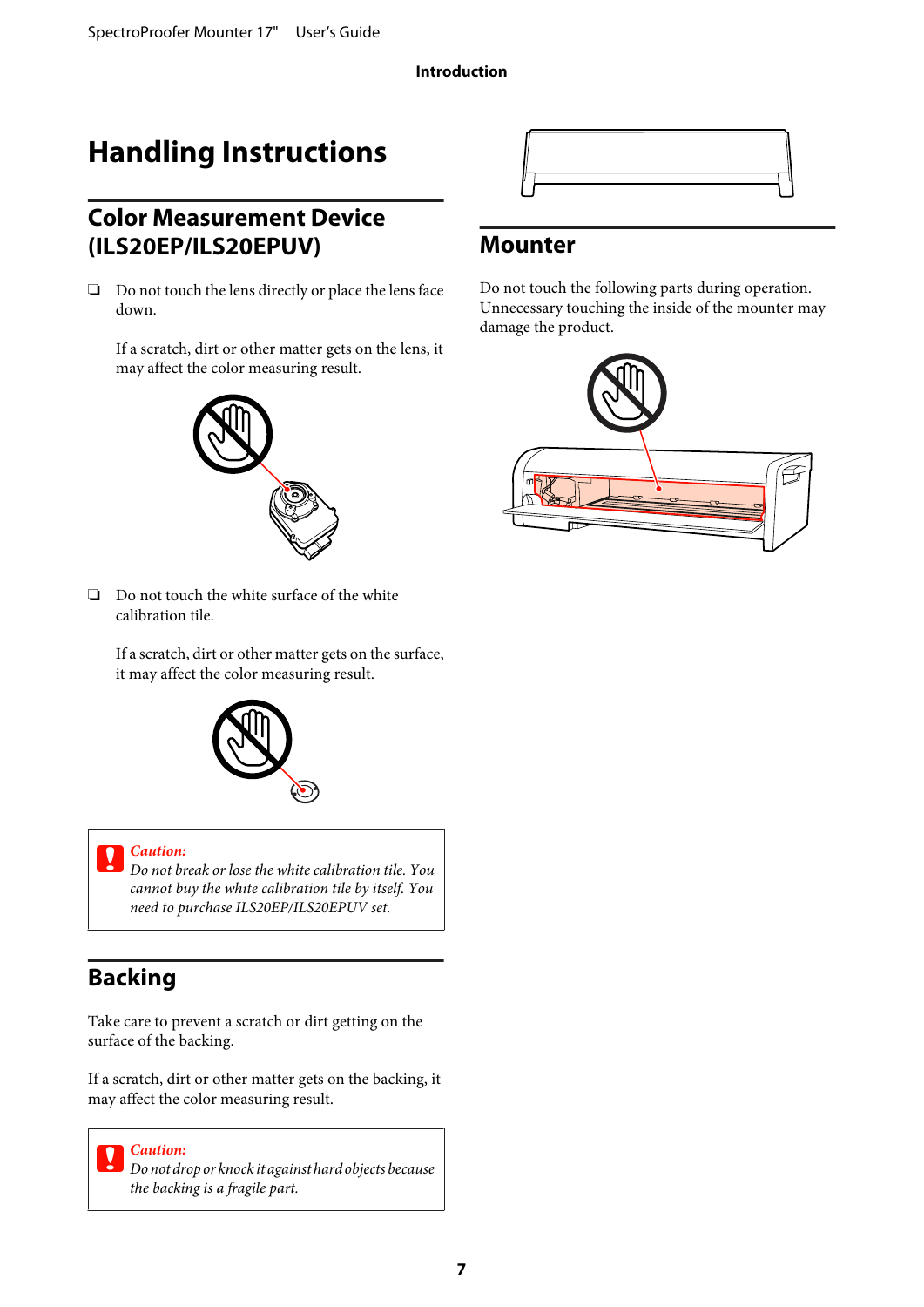# <span id="page-7-0"></span>**How To Use**

This product is an automated color measurement system that can be installed on the printer. For supported printers, see the catalog or the printer's manual.

This section introduces color measurement procedures using the SpectroProofer Utilities found on the Software Disc (SpectroProofer Software Disc) supplied with this product.

#### *Note:*

*To use the SpectroProofer Utilities, you need to install the Epson printer driver on your computer in advance. You cannot use this utility with printers that are not supported by the Epson printer driver.*

### **Procedures**

#### A **Confirming the printer setup**

Make sure to complete the printer setup (setting up the printer and installing the printer driver). Turn on the printer and make sure it is in the ready state.



**2** Color calibration  $\mathscr{B}$  See ["Color calibration" on page 11](#page-10-0)

Calibrate your printer using Printer Linearization in the SpectroProofer Utilities.



C **Color measurement** U **See ["Preparing and executing a color measurement job" on page 12](#page-11-0)**

Select a job by starting **Preparing and executing a color measurement job** in the SpectroProofer Utilities. When you start **Job status confirmation** on the SpectroProofer Utilities, you can check the status of the current job.

See the online help for details.

# **Power Supply**

This product has no power button.

The power is on when you connect the printer connection cable and turn on the printer. The power is off when you turn off the printer.



*When using this product, first connect the printer connection cable, and then turn on the printer. This product does not work correctly if you connect the printer connection cable when the printer is on.*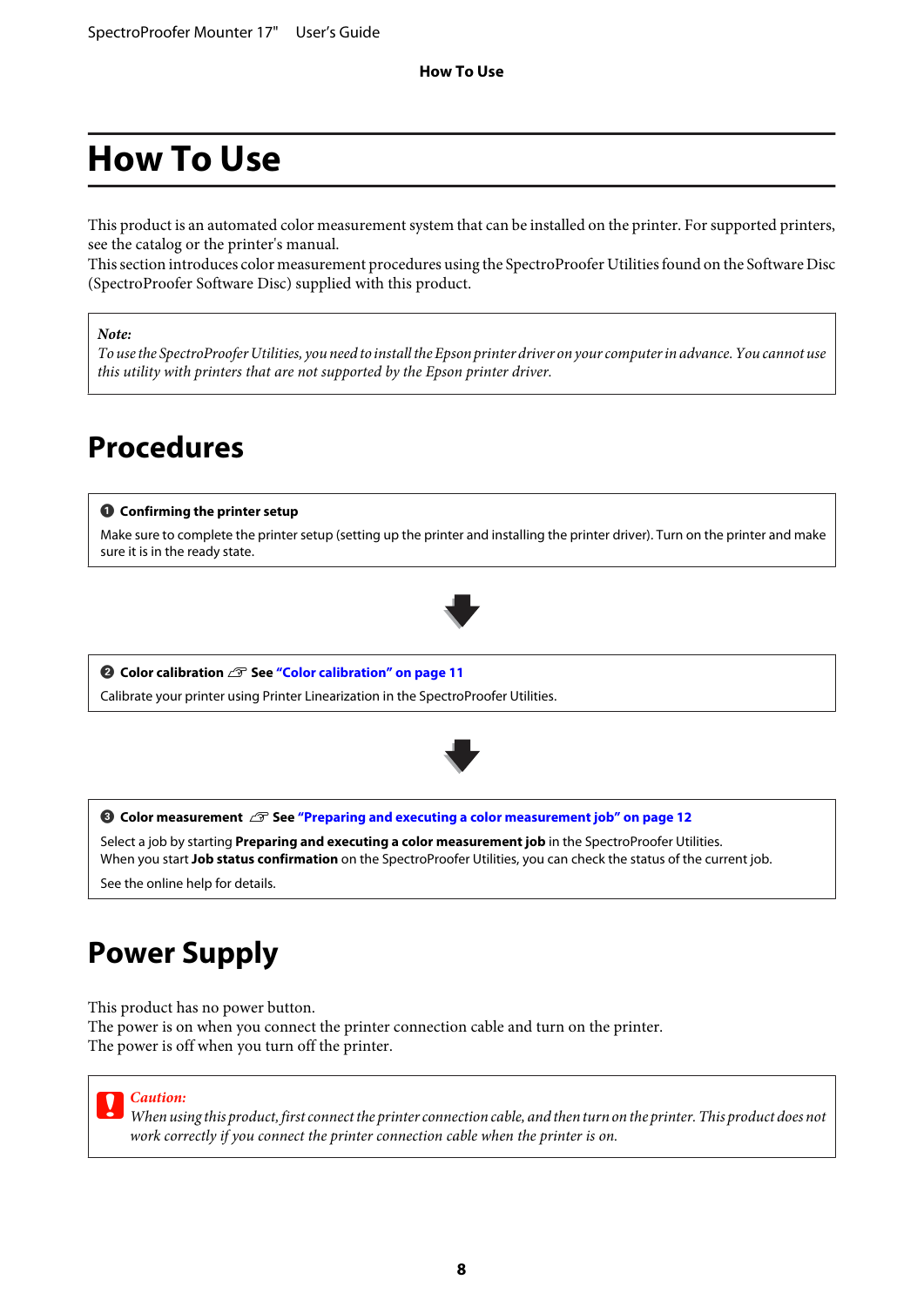# <span id="page-8-0"></span>**Supported Media**

This product supports the following media types.

*Note:*

*For SpectroProofer Utilities, see the online help for supported media types.*

| <b>Paper Size</b><br>(for roll paper/cut<br>sheets) |  | Automated color measurement<br>Paper width: 203 mm (8 inches) $\sim$ 432 mm (17 inches)<br>Paper length: 254 mm (10 inches) $\sim$ 594 mm (A2 vertical length) $^*$<br>Manual color measurement<br>Paper width: 203 mm (8 inches) $\sim$ 432 mm (17 inches)<br>Paper length: 323 mm ~ 594 mm (A2 vertical length) |
|-----------------------------------------------------|--|-------------------------------------------------------------------------------------------------------------------------------------------------------------------------------------------------------------------------------------------------------------------------------------------------------------------|
|-----------------------------------------------------|--|-------------------------------------------------------------------------------------------------------------------------------------------------------------------------------------------------------------------------------------------------------------------------------------------------------------------|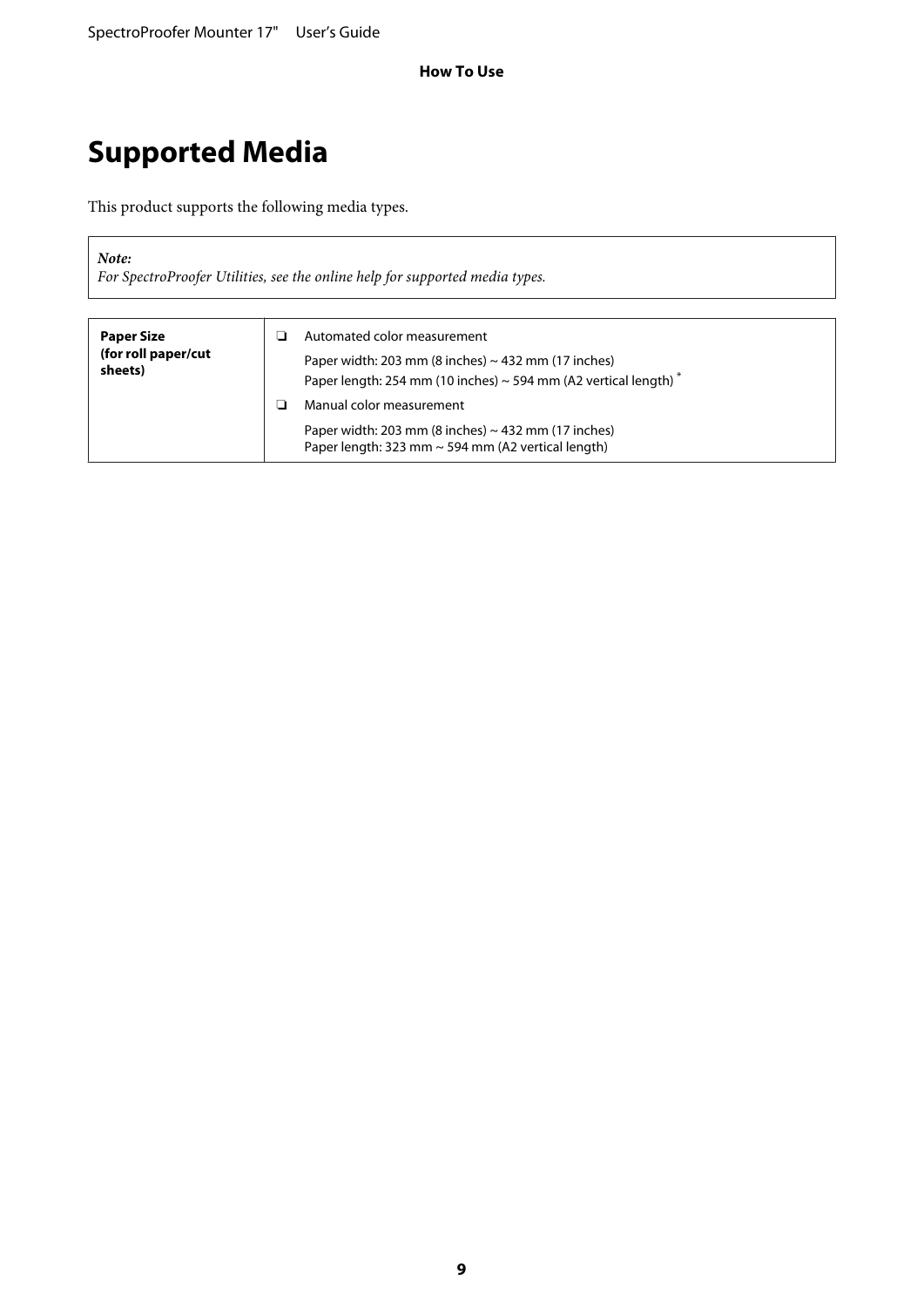| <b>Paper Type</b> | <b>Roll paper</b> | Premium Glossy Photo Paper (250)              |
|-------------------|-------------------|-----------------------------------------------|
|                   |                   | Premium Semigloss Photo Paper (250)           |
|                   |                   | Premium Luster Photo Paper (260)              |
|                   |                   | Premium Semimatte Photo Paper (260)           |
|                   |                   | Photo Paper Gloss 250                         |
|                   |                   | Premium Glossy Photo Paper (170)              |
|                   |                   | Premium Semigloss Photo Paper (170)           |
|                   |                   | <b>Enhanced Matte Paper</b>                   |
|                   |                   | <b>Epson Proofing Paper Commercial</b>        |
|                   |                   | Epson Proofing Paper Publication              |
|                   |                   | Epson Proofing Paper White Semimatte          |
|                   |                   | Ultra Smooth Fine Art Paper                   |
|                   |                   | Watercolor Paper - Radiant White              |
|                   | <b>Cut sheet</b>  | Premium Glossy Photo Paper                    |
|                   |                   | Premium Photo Paper Glossy                    |
|                   |                   | Premium Semigloss Photo Paper                 |
|                   |                   | Premium Photo Paper Semi-gloss                |
|                   |                   | Premium Luster Photo Paper                    |
|                   |                   | Ultra Premium Photo Paper Luster              |
|                   |                   | <b>Enhanced Matte Paper</b>                   |
|                   |                   | <b>Archival Matte Paper</b>                   |
|                   |                   | <b>Ultra Premium Presentation Paper Matte</b> |
|                   |                   | Watercolor Paper - Radiant White              |
|                   |                   | Epson Proofing Paper White Semimatte          |
|                   |                   | Ultra Smooth Fine Art Paper                   |
|                   |                   | Velvet Fine Art Paper                         |

\* Although there is no length limit for color measurement performance for roll paper, we cannot guarantee color measurement accuracy for paper that is longer than A2 vertical length (594.0 mm).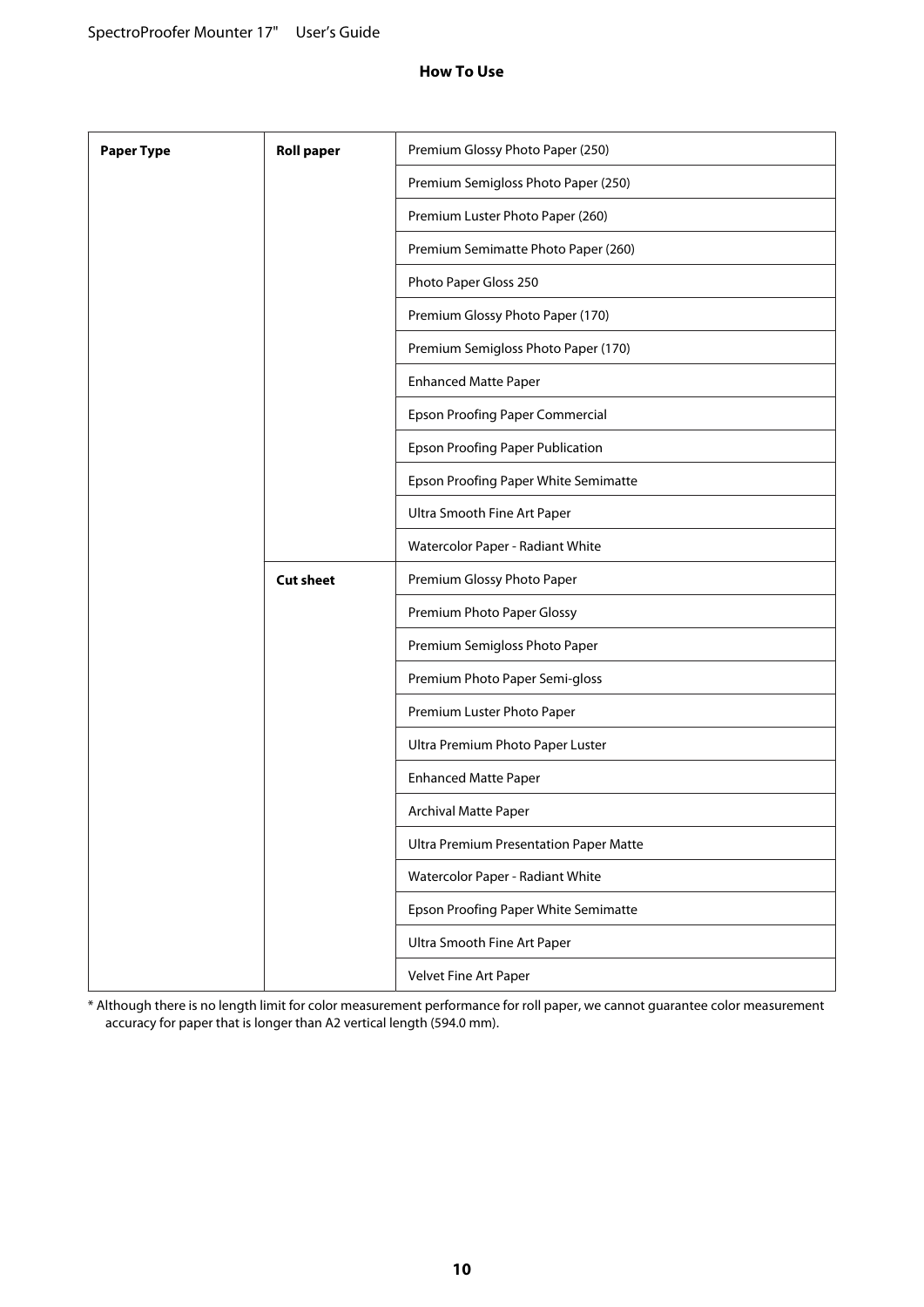# <span id="page-10-0"></span>**Notes After Installing the Mounter**

The following restrictions apply when using the printer with the mounter.

- ❏ The minimum paper length is 210 mm when using auto cut (normally 80 to 127 mm).
- ❏ Only one single cut sheet can be stacked. This applies to all paper types.
- ❏ You cannot feed paper manually from the front of the printer.
- ❏ You cannot cut four-sided borderless roll paper.

Also, note that the following may occur during color measurement.

- ❏ Glossy paper surfaces may be scratched or roller marks from the printer may appear.
- ❏ The paper may be curled or wavy after printing, which may affect color measurement accuracy.
- ❏ If the paper presser holds the paper without enough drying time after printing, it leaves marks on the printed surface which may affect color measurement accuracy.

For more details, see the printer manual.

# **Measuring Color**

This section introduces the color measuring procedures using SpectroProofer Utilities which is the operation tool for this product.

See the online help of the SpectroProofer Utilities for detailed information.

### **Starting SpectroProofer Utilities**

Follow the instructions below to start SpectroProofer Utilities.

### **Windows**

Click **Start**, point to **All Programs**, point to **SpectroProofer Utilities**, and then click **SpectroProofer Utilities**.

### **Mac OS X**

Double-click the hard disk icon, the **Applications** folder, **Epson Software** folder, the **SpectroProofer Utilities** folder, and then the **SpectroProofer Utilities** icon.

### **Color calibration**

You can perform the color calibration to keep high print quality with reduced color difference.

We recommend you perform the color calibration once every two weeks or once a month.



Turn on the printer, and then load the paper.

See the printer manual when loading the paper.

 $\mathscr{D}$  See ["Supported Media" on page 9](#page-8-0)



2 Start the SpectroProofer Utilities.

U See "Starting SpectroProofer Utilities" on page 11



### **3** Click Printer Linearization.

| SpectroProofer Utilities |                                                                |       |
|--------------------------|----------------------------------------------------------------|-------|
|                          | Select a printer and click the button for the tool to be used. |       |
| Printer:                 | Epson Stylus Pro 4988                                          | ٠     |
|                          | Printer Linearization                                          |       |
|                          | Preparing and executing a color measurement job                |       |
|                          | Job status confirmation                                        |       |
| Help                     |                                                                | Close |

#### *Note:*

*You can start SpectroProofer Utilities from printer driver's utility screen (Windows) or from EPSON Printer Utility 4 (Mac OS).*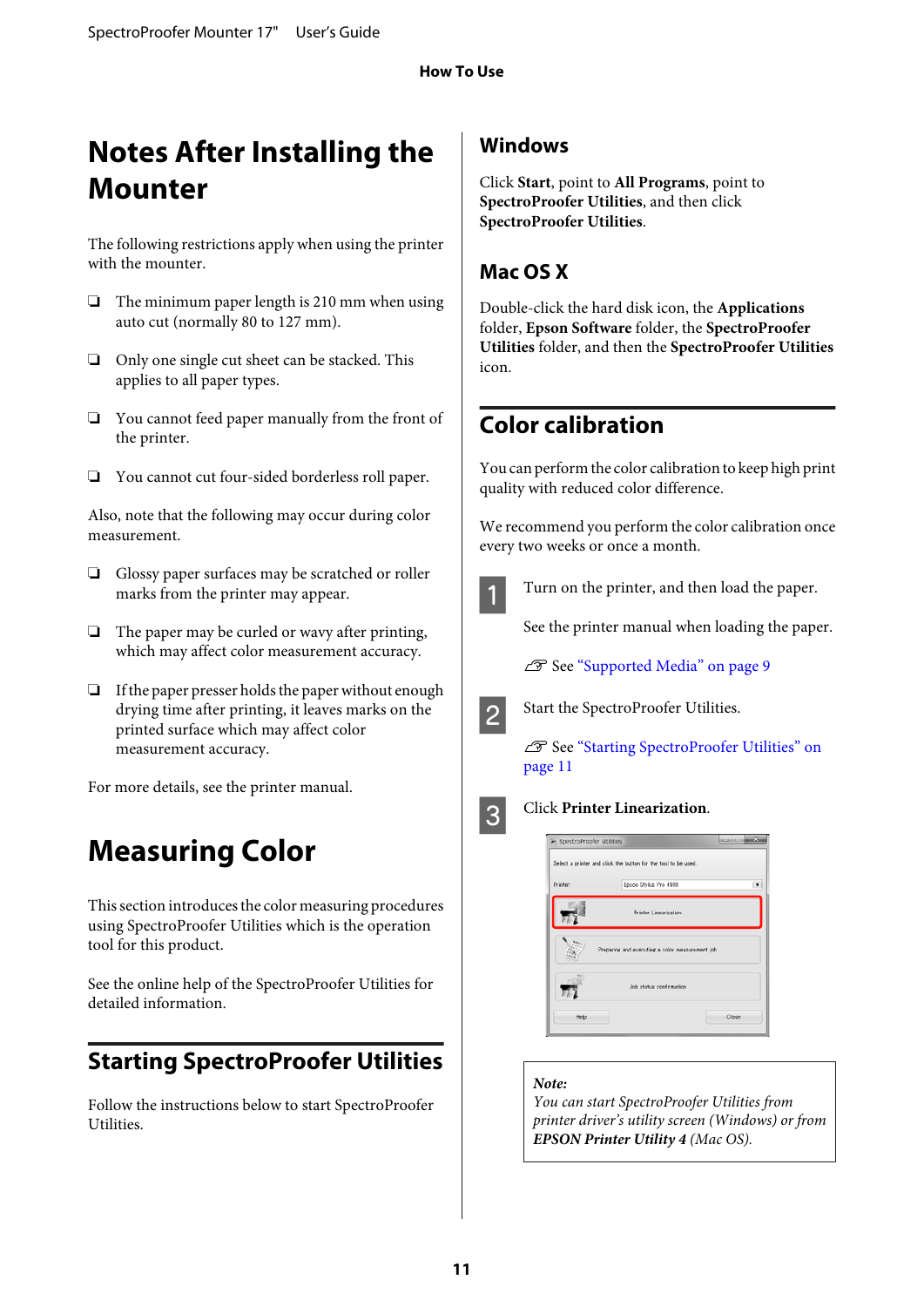<span id="page-11-0"></span>

Follow the on-screen instructions to perform color calibration.

| File(E) Help(H)                      |                                  |          |
|--------------------------------------|----------------------------------|----------|
| Printer Model                        | Epson Stylus Pro 4900            |          |
| Paper Settings                       |                                  |          |
| Media Type                           | Premium Luster Photo Paper (260) | ۰        |
| Black Ink Type                       | Photo Black                      | v        |
| Paper Source                         | Roll Paper                       | v        |
| Auto Cut                             | <b>On</b>                        | ٠        |
| Temperature                          | 22 deg. C / 72 deg. F            |          |
| Print Quality                        |                                  |          |
| V Fine - 720x720dpi                  | T Fine - 1440x1440dpi            |          |
| SuperFine - 720x1440dpi              | SuperPhoto - 2000x1440dpi        |          |
| Drying settings                      |                                  |          |
| Air blast fan                        | 230                              | Selfings |
| Information                          |                                  |          |
| 16 inches Load the above roll paper. |                                  |          |
|                                      |                                  |          |
|                                      |                                  |          |
|                                      | _______                          |          |

Click the **Help** button to see the online help for detailed information.

### **Preparing and executing a color measurement job**

This section introduces the color measuring procedures using **Preparing and executing a color measurement job**.

See the online help for detailed information.

**A** Turn on the printer, and then load the paper.

See the printer manual when loading the paper.

U See ["Supported Media" on page 9](#page-8-0)



**2** Start the SpectroProofer Utilities.

U See ["Starting SpectroProofer Utilities" on](#page-10-0) [page 11](#page-10-0)

**Click Preparing and executing a color measurement job**.

| Printer: | Epson Stylus Pro 4988                           | $\cdot$ |
|----------|-------------------------------------------------|---------|
|          | Printer Linearization                           |         |
|          | Preparing and executing a color measurement job |         |
|          | Job status confirmation                         |         |



### 4 Select the job you want to perform.



Follow the on-screen instructions to complete the settings.

Click the **Help** button to see the online help for detailed information.

#### *Note:*

*The ICC profile cannot be created by the SpectroProofer Utilities alone. You need commercially available profile creation software separately.*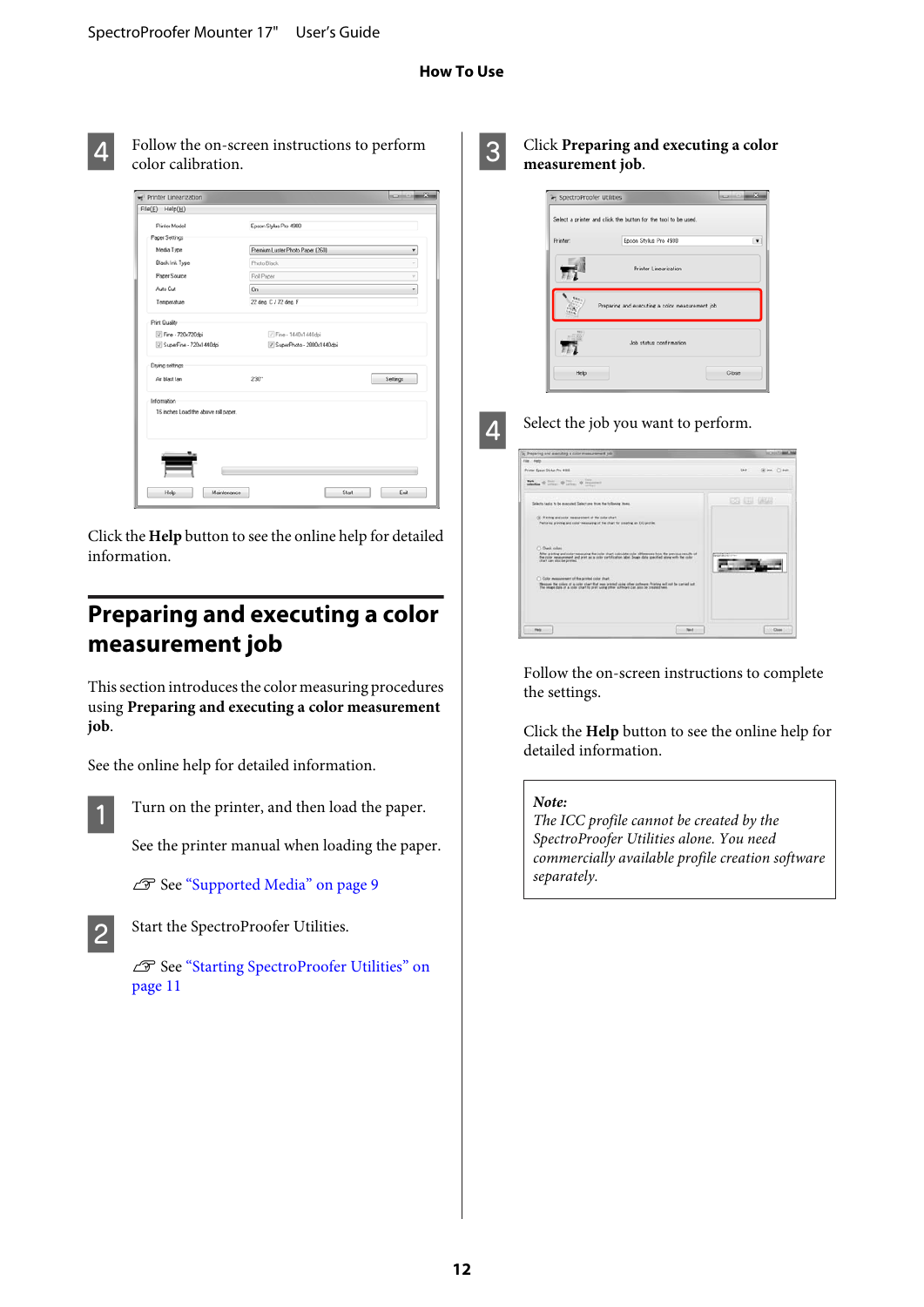#### **Maintenance**

# <span id="page-12-0"></span>**Maintenance**

To keep the product in good working condition, we recommend cleaning the parts.

# **Cleaning procedures**

### **Cleaning the ILS20EP/ ILS20EPUV**



Turn off the printer, and then open the front cover of the mounter.





 $\sum_{\text{II}}$  Unplug the two interface cables connected with ILS20EP/ILS20EPUV.





 $\overline{3}$  Hold the front of ILS20EP/ILS20EPUV and lift<br>the rear a little and then remove it the rear a little, and then remove it.



**n** Caution: *Do not drop or knock it against hard objects. The lens may be scratched or ILS20EP/ ILS20EPUV may be damaged.*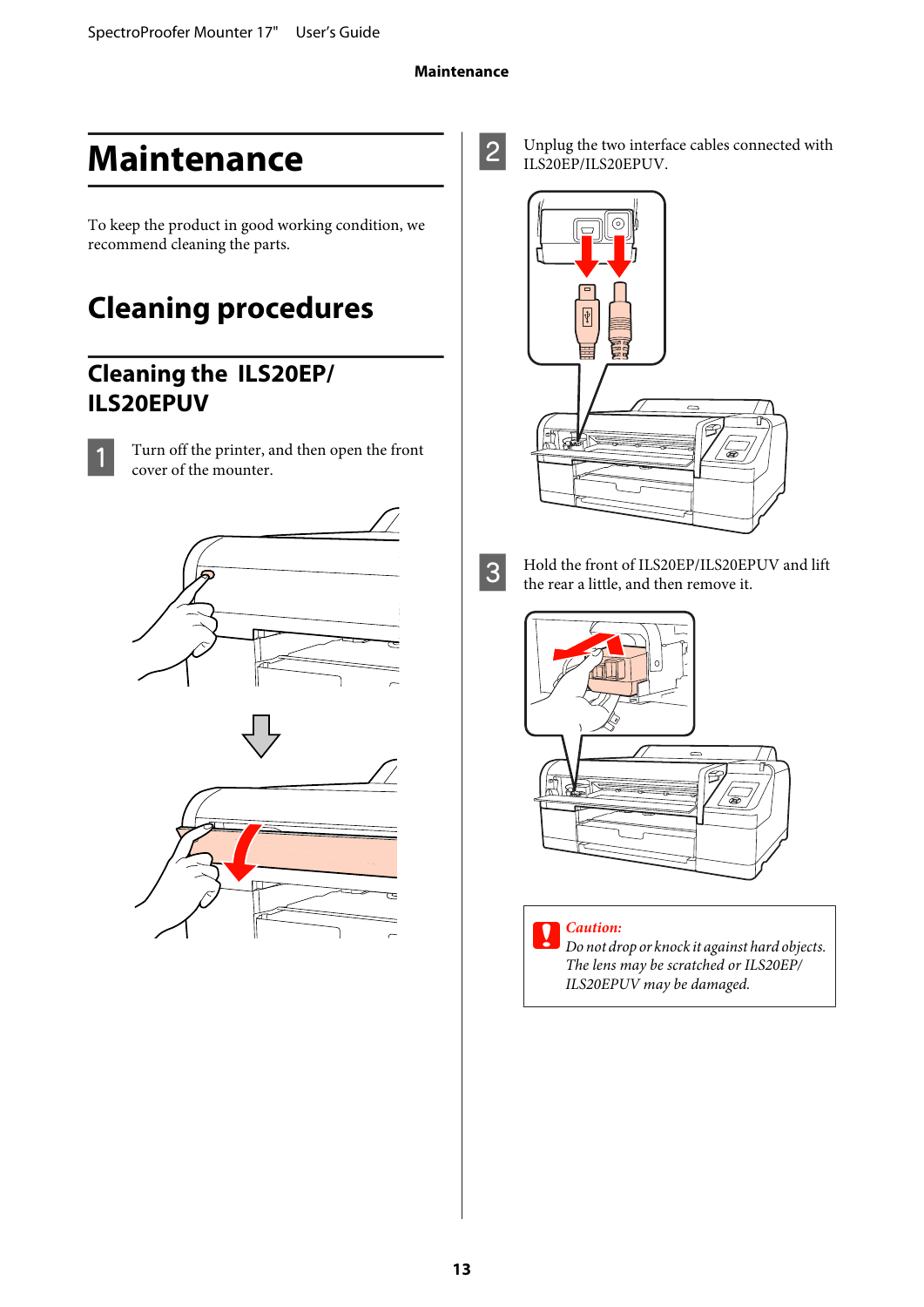#### **Maintenance**

- <span id="page-13-0"></span>
- Use air to blow any dust and dirt off the lens in ILS20EP/ILS20EPUV.



#### w *Warning:*

*Do not use flammable gas spray inside or around this product.*

#### c*Caution:*

*Do not touch the lens directly in ILS20EP/ ILS20EPUV.*

**EXECUTE:** Install ILS20EP/ILS20EPUV in the mounter, and then close the front cover of the mounter then close the front cover of the mounter.

> U See the *SpectroProofer Mounter 17" Setup Guide*

# **Cleaning the surface of the backing/white calibration tile**



Open the side cover, and then unplug the printer connection cable.



2 Remove the mounter.



 $\overline{3}$  Turn the mounter around, and then remove the hadder backing or the white calibration tile holder.



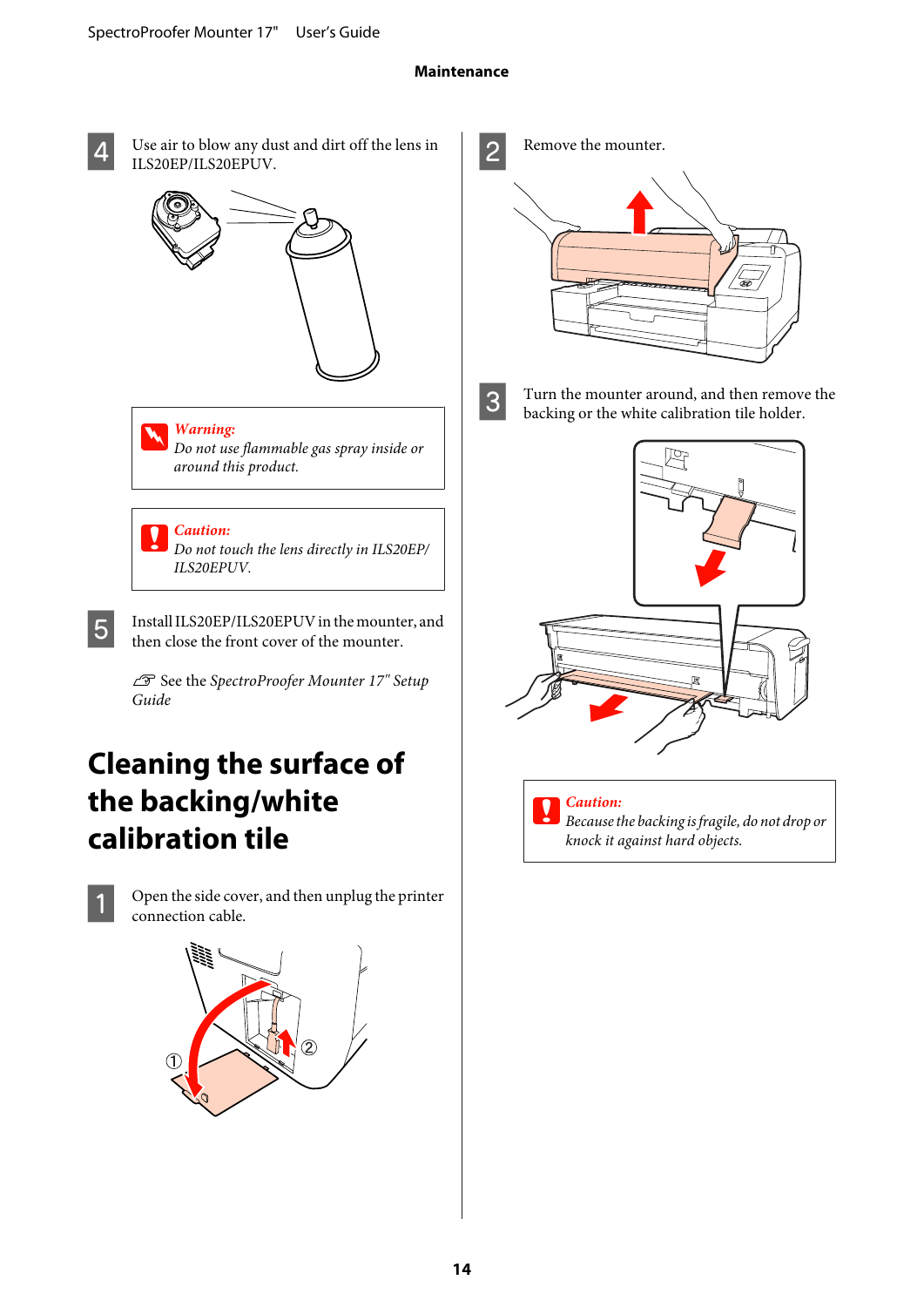- <span id="page-14-0"></span>
- Remove the white calibration tile from the white calibration tile holder.



 $\overline{5}$  Use a soft, dry cloth to carefully remove any dust or dirt from the surface of the white calibration tile or the surface of the backing.

> If the dirt does not come off, soak a soft cloth in water and wring it dry, and then rub away any dirt from the surface. Then, wipe the surface again with a soft, dry cloth.



**Followish See the** *SpectroProofer Mounter 17" Setup Guide* to setup the mounter.

> U See the *SpectroProofer Mounter 17" Setup Guide*

# **Cleaning the paper presser**

Turn off the printer, and then open the front cover of the mounter.



B Hold both ends of the paper presser and lower it forward.



 $\overline{3}$  Soak a soft cloth in water with a small amount of mild detergent, wring it dry, and then wipe away dirt from the base (the surface that touches the paper) of the paper presser.

Then, wipe it with a soft, dry cloth.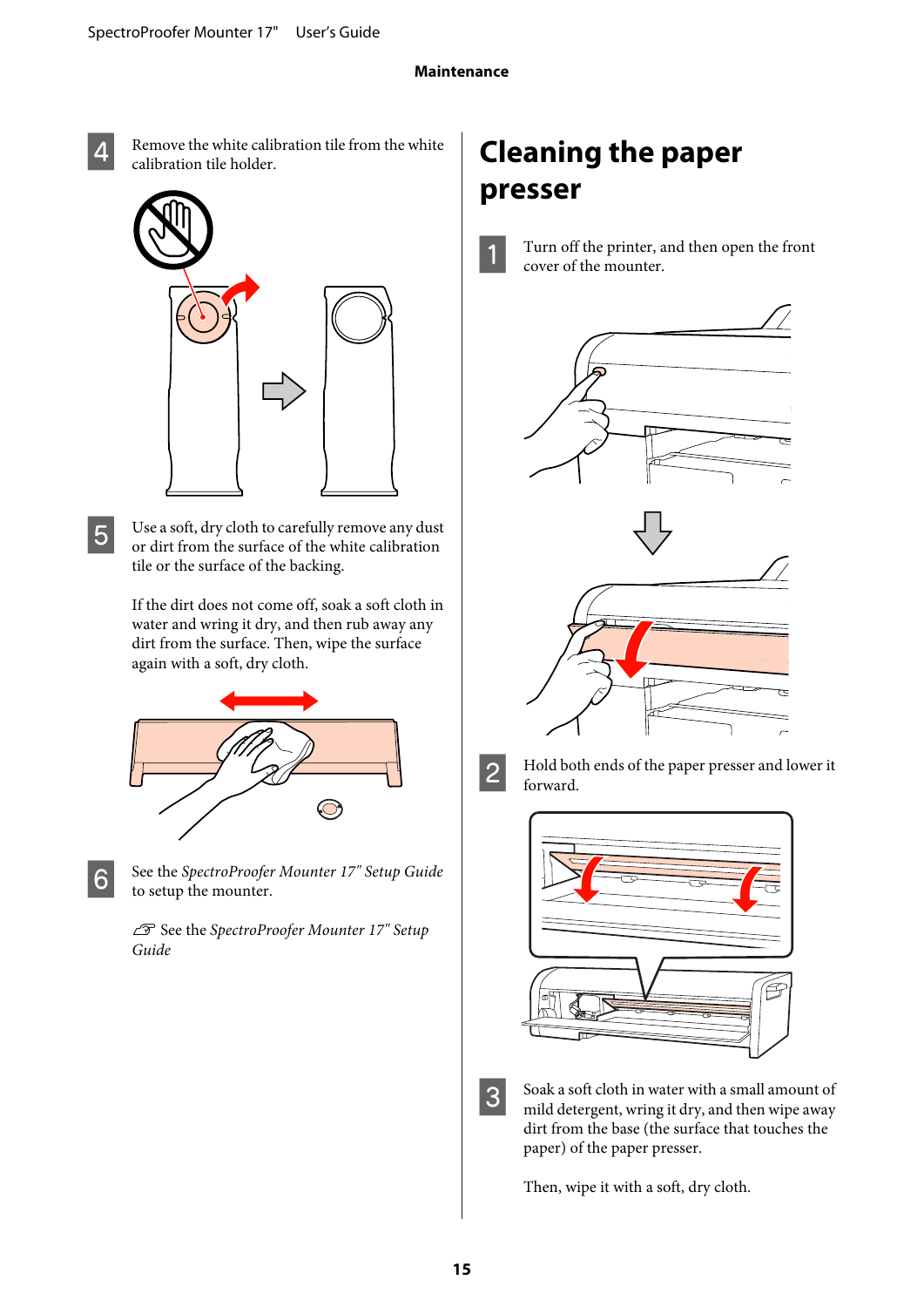#### **Maintenance**

<span id="page-15-0"></span>

4 Close the front cover of the mounter.

# **Cleaning the paper guide unit**

Some powdery paper accumulates in the paper guide unit when the printer cuts paper using the auto cutter. Use the following procedure to periodically clean up the powdery paper (about once a month).



Open the side cover, and then unplug the printer connection cable.



**2** Remove the mounter.



C Remove the paper guide unit, and then wipe away the powdery paper.



- 
- $\overline{4}$  Replace the paper guide unit, install the mounter, and then connect the printer connection cable.

U See the *SpectroProofer Mounter 17" Setup Guide*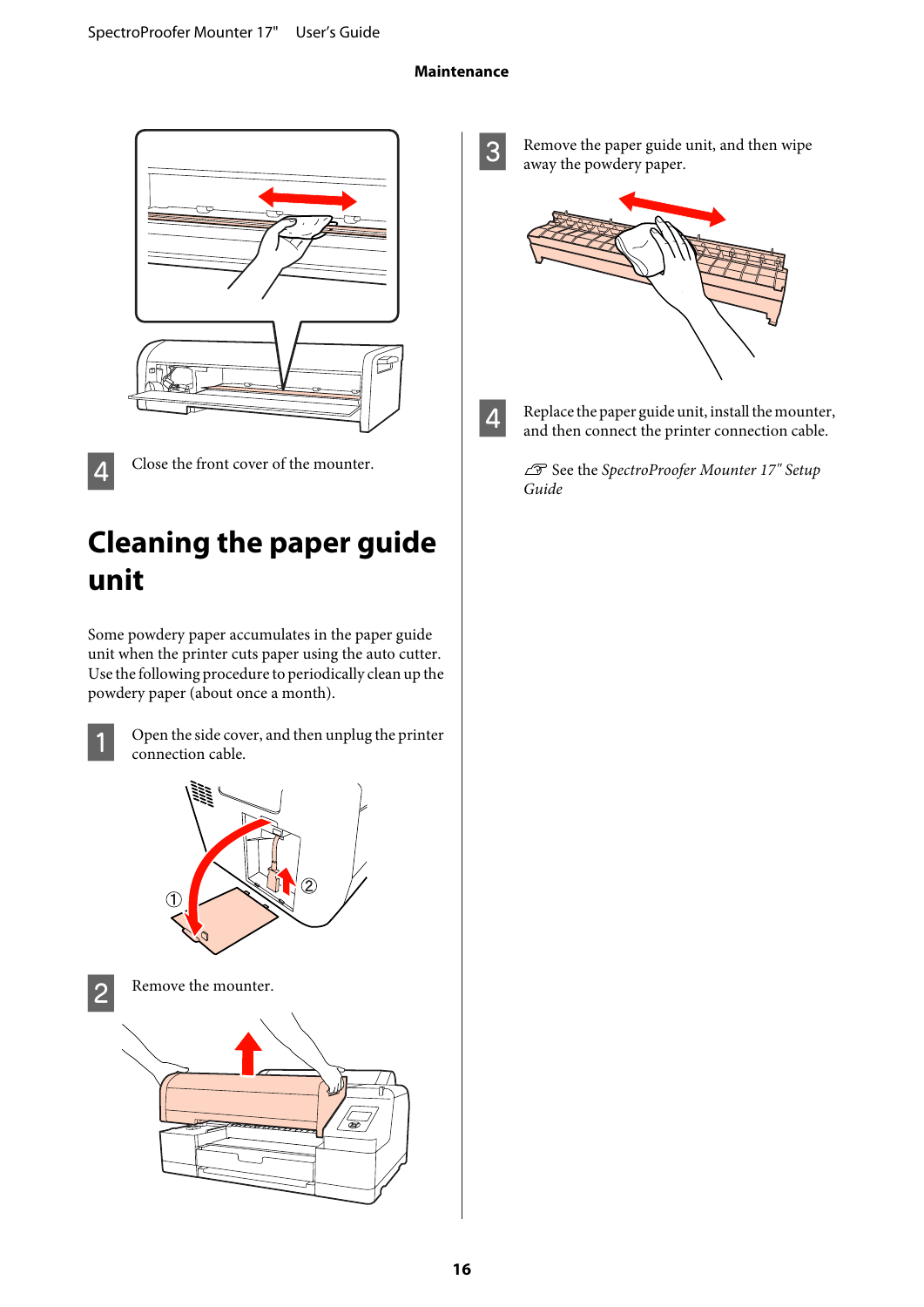# <span id="page-16-0"></span>**Troubleshooting**

# **When Error Message Appears**

When an error occurs in the printer (or when the printer enters an abnormal status), the large alert light on the printer and a light on the control panel are lit, and a message is displayed on the LCD panel.

The message displayed is as below. When the error message appears, check the following solutions and do the required action.

| <b>Error message</b>                                                                                                        | What to do                                                                                                                                                                                                                                  |  |
|-----------------------------------------------------------------------------------------------------------------------------|---------------------------------------------------------------------------------------------------------------------------------------------------------------------------------------------------------------------------------------------|--|
| SpectroProofer Error<br>Refer to the manual to find out how<br>to solve the problem.<br>XX<br>(where XX indicates the error | Check the error number, and then take the following action.                                                                                                                                                                                 |  |
|                                                                                                                             | $\Box$<br>For error number 01                                                                                                                                                                                                               |  |
|                                                                                                                             | Turn off the printer, and then remove the mounter. Install the mounter correctly, and<br>then turn the printer back on.                                                                                                                     |  |
| number)                                                                                                                     | △ See "Maintenance" on page 13                                                                                                                                                                                                              |  |
|                                                                                                                             | <b>T</b> See the SpectroProofer Mounter 17" Setup Guide                                                                                                                                                                                     |  |
|                                                                                                                             | If the error continues to occur, contact customer support services for assistance. If<br>customer support for your area is not listed below, contact the dealer where you<br>purchased your product.                                        |  |
|                                                                                                                             | 22 See "Where To Get Help" on page 22                                                                                                                                                                                                       |  |
|                                                                                                                             | For error number 02<br>❏                                                                                                                                                                                                                    |  |
|                                                                                                                             | Turn off the printer, remove the mounter, and then install the paper guide unit<br>correctly. Install the mounter correctly, and then turn the printer back on.                                                                             |  |
|                                                                                                                             | <b><i>F</i></b> See the SpectroProofer Mounter 17" Setup Guide                                                                                                                                                                              |  |
|                                                                                                                             | ❏<br>For error number 13 or 15                                                                                                                                                                                                              |  |
|                                                                                                                             | Turn off the printer, and then remove the mounter. Remove any packing materials or<br>foreign objects around the backing if any, and then reset the backing correctly. Install<br>the mounter correctly, and then turn the printer back on. |  |
|                                                                                                                             | 2 See "Maintenance" on page 13                                                                                                                                                                                                              |  |
|                                                                                                                             | <b>F</b> See the SpectroProofer Mounter 17" Setup Guide                                                                                                                                                                                     |  |
|                                                                                                                             | Or, check that the paper type and usage conditions are compatible with the<br>specifications.                                                                                                                                               |  |
|                                                                                                                             | ∠�� See "Supported Media" on page 9                                                                                                                                                                                                         |  |
|                                                                                                                             | 20 See "Specifications" on page 20                                                                                                                                                                                                          |  |
|                                                                                                                             | If the error continues to occur, contact customer support services for assistance. If<br>customer support for your area is not listed below, contact the dealer where you<br>purchased your product.                                        |  |
|                                                                                                                             | 22 See "Where To Get Help" on page 22                                                                                                                                                                                                       |  |
|                                                                                                                             | ❏<br>For error numbers other than the above                                                                                                                                                                                                 |  |
|                                                                                                                             | Make a note of the number displayed and contact customer support services for<br>assistance. If customer support for your area is not listed below, contact the dealer<br>where you purchased your product.                                 |  |
|                                                                                                                             | 22 See "Where To Get Help" on page 22                                                                                                                                                                                                       |  |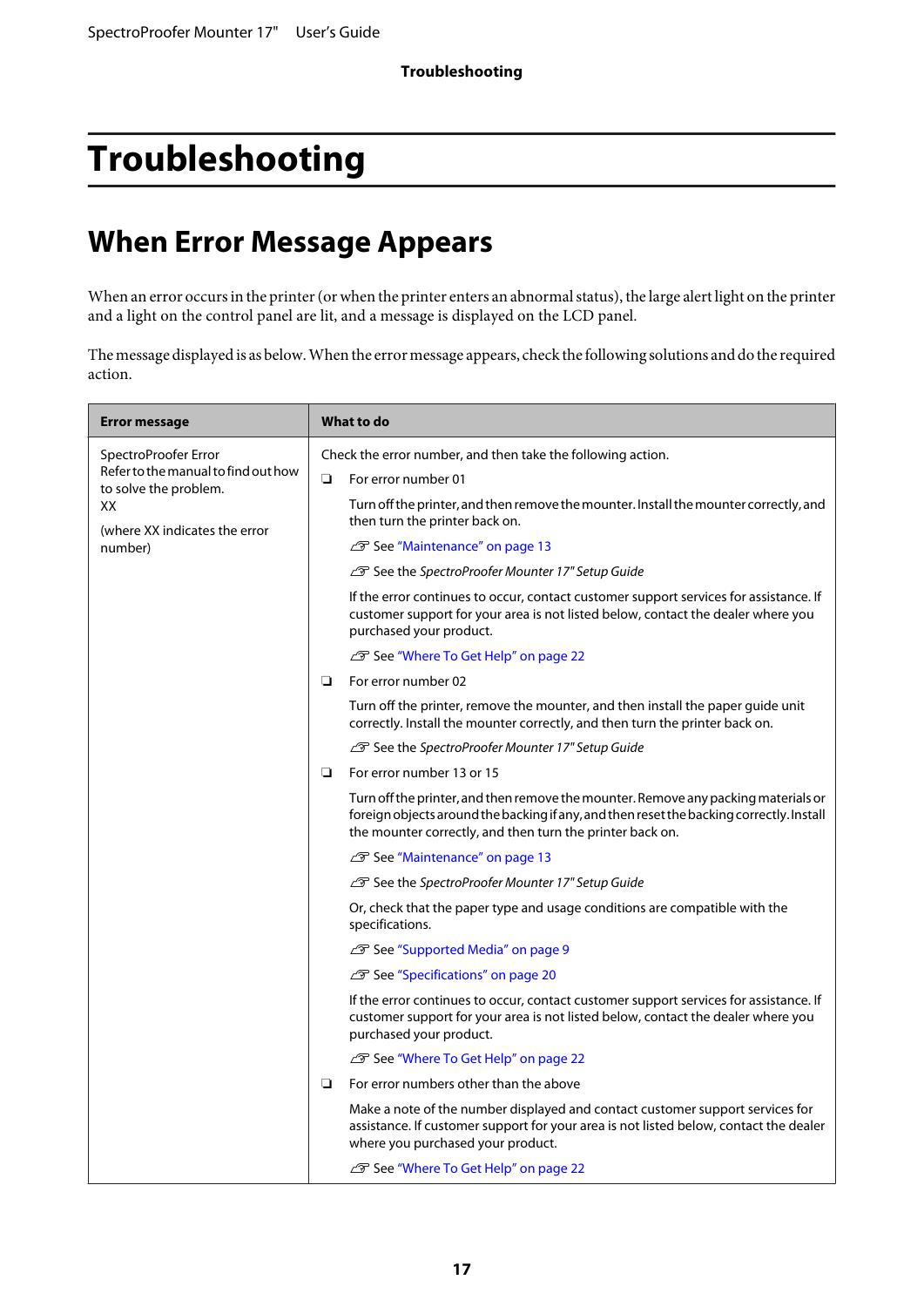#### **Troubleshooting**

| <b>Error message</b>            | What to do                                                                                |
|---------------------------------|-------------------------------------------------------------------------------------------|
| SpectroProofer Error            | Turn off the printer, and then connect the mounter's printer connection cable. Check that |
| Connect cable of SpectroProofer | the cable is connected correctly, and then turn the printer back on.                      |
| then restart printer.           | △ See the SpectroProofer Mounter 17" Setup Guide                                          |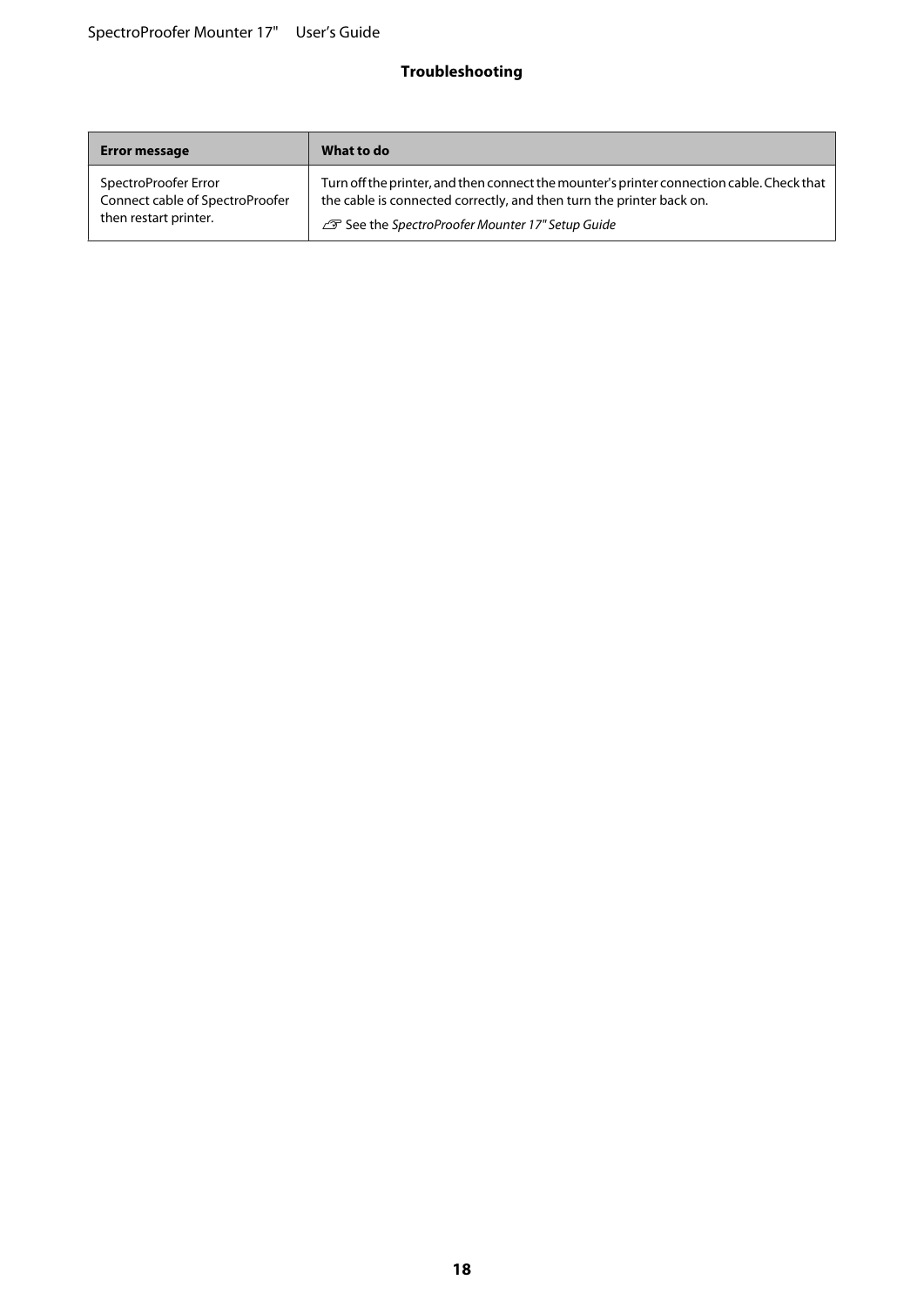## <span id="page-18-0"></span>**Troubleshooting**

### **When Ink Gets on the Front or Back Side of the Paper**

Ink attached to the paper presser or the backing could have been transferred to the paper. If this does happen, clean the paper presser or the backing.

 $\mathscr{D}$  See ["Maintenance" on page 13](#page-12-0)

### **When SpectroProofer Utilities Ends with an Error**

You need to check the error message using **Job status confirmation** if the status of the job becomes **Error completion**.

You can check the error messages as described below.



In the work screen, select **Job**, and then select **Property**.





### **B** Click the **Log** tab.

| <b>Trinder:</b><br>Chart Name                                                                                 | Epoon Stylus Pro 4900<br>TC2.83 ROB                                                                                                                                    |             |
|---------------------------------------------------------------------------------------------------------------|------------------------------------------------------------------------------------------------------------------------------------------------------------------------|-------------|
| et settings : Image settings<br>Time received:<br>Time started<br>Time completed<br>Status<br>Fred 49 Drywell | Color measurement settings Link<br>6/30/10 10:34 AM<br>4/35/16 10:35 AM<br>A/35/18 10:29 AM<br>Ever completion<br>Details:<br><b>dK</b><br>Other measurement (a) Exit. | Westwarten. |
| Help                                                                                                          | Freyour job<br>Next job                                                                                                                                                | Close       |

C Confirm the message displayed in the **Error log**.



### **Something Wrong with Color Measurement Data**

If the color measurement data is something wrong, confirm the status of SpectroProofer, and perform the maintenance if necessary.

 $\mathscr{D}$  See ["Maintenance" on page 13](#page-12-0)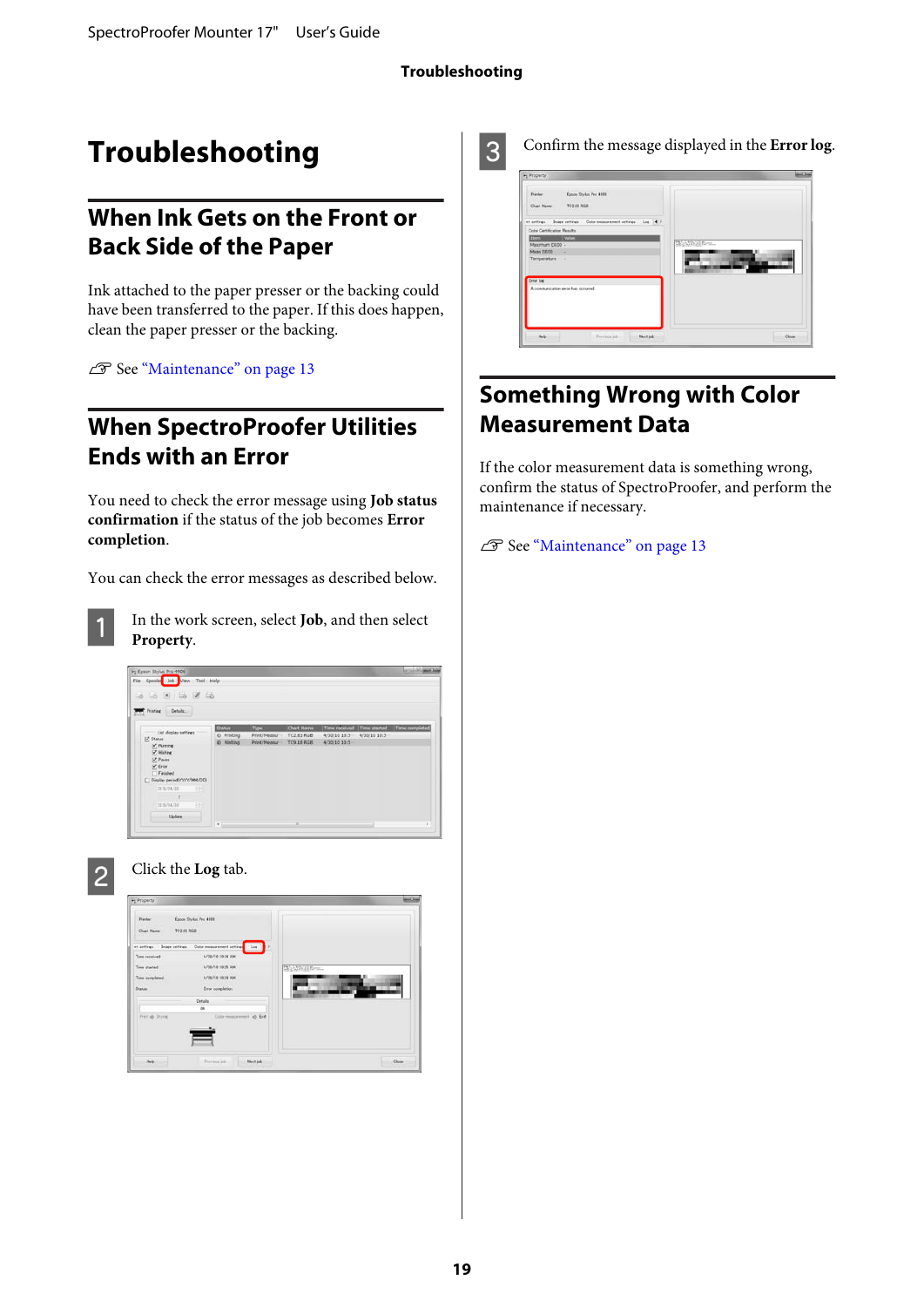# <span id="page-19-0"></span>**Appendix**

# **Moving or Transporting**

When you transport the product, see the *SpectroProofer Mounter 17" Setup Guide* and be sure to repack the product using the original box and packing materials.

Removing the mounter and ILS20EP/ILS20EPUV

U See ["Maintenance" on page 13](#page-12-0)

# **System Requirements**

Refer to the ReadMe.txt of your software for the minimum and recommended computer system requirements necessary to use this product.



*To use the SpectroProofer Utilities, the printer driver must be installed on the computer.*

# **Specifications**

| <b>Specifications</b>                             |                                                                             |
|---------------------------------------------------|-----------------------------------------------------------------------------|
| Measurement<br>device                             | X-Rite ILS20EP (without UV filter)<br>ILS20EPUV (with UV filter)            |
| Color<br>measurement<br>method                    | Line color measurement                                                      |
| Available color<br>measurement<br>width           | 432mm                                                                       |
| Available color<br>measurement<br>length          | Maximum when feeding from the<br>back<br>Color measurement length:<br>600mm |
| <b>Environmental</b><br>conditions<br>Temperature | Operating: 10 to 35°C (50 to 95°F)<br>Storage: -20 to 40°C (-4 to 104°F)    |

| <b>Specifications</b>                   |                                                                                                        |
|-----------------------------------------|--------------------------------------------------------------------------------------------------------|
| Environmental<br>conditions<br>Humidity | Operation: 30 to 80%<br>Storage: 5 to 85% (without<br>condensation)                                    |
| Dimensions<br>$(W \times D \times H)$   | $725 \times 266 \times 193$ mm                                                                         |
| Weight (mounter<br>only)                | Approx. 8.7 Kg                                                                                         |
| Power supply<br>voltage                 | Input DC42V                                                                                            |
| DC output                               | 5.5v 1.0A (the power for ILS20EP/<br>ILS20EPUV)                                                        |
| Accessories                             | White calibration tile holder.<br>Backing(white/black), Paper guide<br>unit for SpectroProofer Mounter |
| Backing<br>specification                | White/Black compliant with<br>ISO13655                                                                 |

### **ILS20EP/ILS20EPUV specifications**

| Product model                        | ILS20EP, ILS20EPUV                                                                |
|--------------------------------------|-----------------------------------------------------------------------------------|
| Source of light                      | Tungsten lamp 2850K                                                               |
| Spectrum sensor                      | X-Rite New LIST Technology<br>Measure: 16 points (20nm step)<br>Report: 31 points |
| Measurement<br>geometry<br>condition | 0°/45° ANSI / ISO 5.4                                                             |
| Measurement<br>aperture              | 3.55 mm diameter                                                                  |
| Spectrum                             | Measurement: 16 points<br>Output: 31 points                                       |
| Angle of field                       | $2^{\circ}/10^{\circ}$                                                            |
| Source of light type                 | A, C, D50, D55, D65, D75, F2, F7, F11,<br>F <sub>12</sub>                         |
| Spectrum<br>wavelength area          | 400 to 700nm                                                                      |
| Measurement<br>range                 | 0 to 150% R (reflection)                                                          |
| Repetition<br>precision              | Max 0.2 dE cmc / White tile<br>Max 0.8 dF cmc / Black tile                        |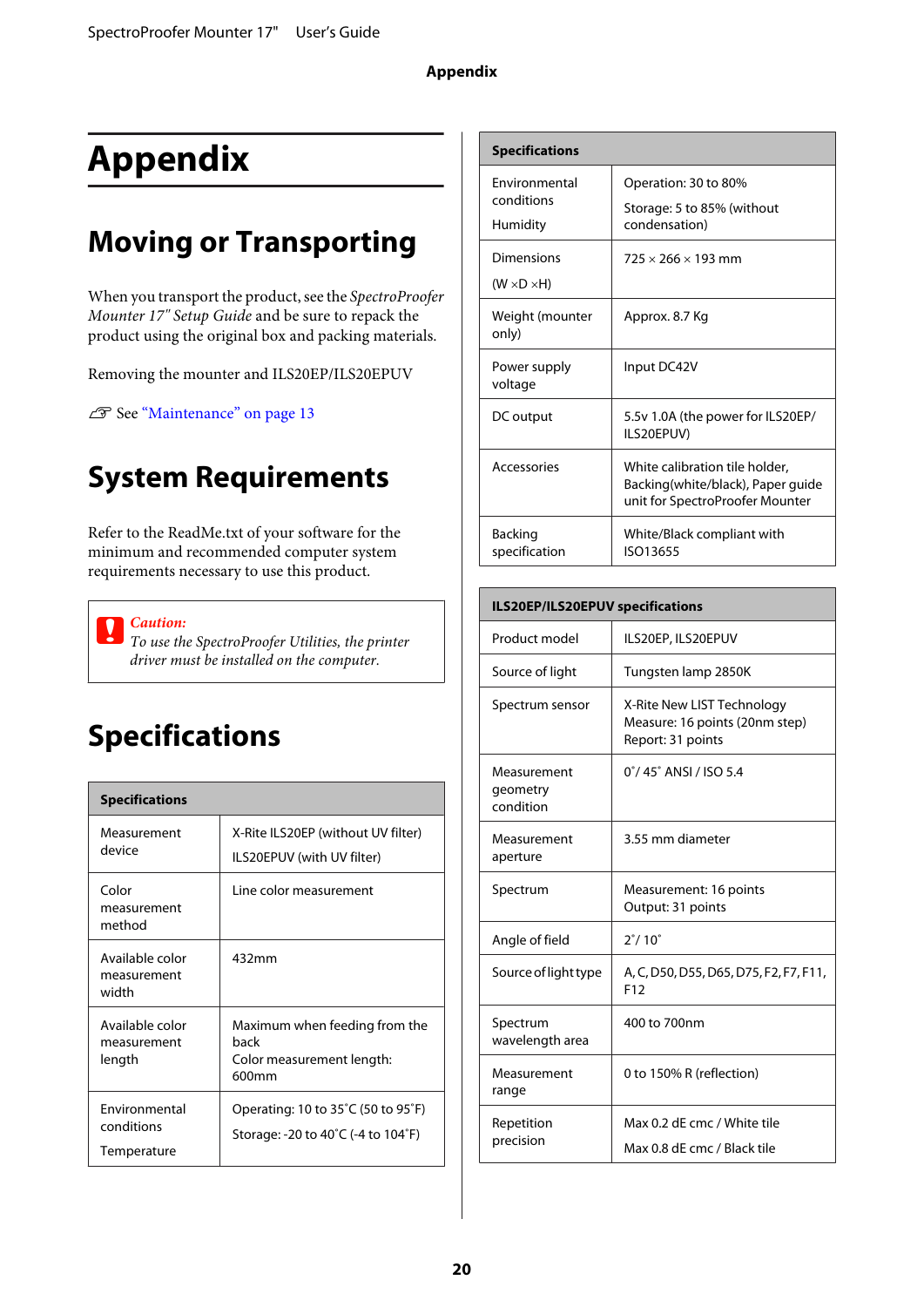| ILS20EP/ILS20EPUV specifications            |                                                         |
|---------------------------------------------|---------------------------------------------------------|
| Instrument error                            | Ave 0.5 dE cmc / 12BCRA tile<br><b>ILS20EP Standard</b> |
|                                             | Max 1.0 dE cmc /12BCRA tile<br><b>ILS20EP Standard</b>  |
| Recommended<br>recertification<br>frequency | Once a year <sup>®</sup>                                |
| Dimensions<br>$(W \times D \times H)$       | $71 \times 88.6 \times 58$ mm                           |
| Weight<br>(ILS20EP/<br>ILS20EPUV only)      | Approx. 130 q                                           |
| Accessories                                 | White calibration tile                                  |

\*For detailed information on the recertification of ILS20EP/ ILS20EPUV, contact customer support services for assistance. If customer support for your area is not listed below, contact the dealer where you purchased your product.

U See ["Where To Get Help" on page 22](#page-21-0)

See the instructions below to send ILS20EP/ ILS20EPUV for recertification.

- ❏ When transporting, repack the devices using protective materials and packing materials.
- ❏ When sending for recertification, make sure that the white calibration tile and ILS20EP/ILS20EPUV are included in the set.

#### c*Caution:*

*ILS20EP/ILS20EPUV and the white calibration tile are adjusted to be a set, and given the same number in the factory. Make sure that you send the white calibration tile as a set with the color measurement device with the same number for recertification.*

| <b>Standards and approvals</b> |                                                                   |
|--------------------------------|-------------------------------------------------------------------|
| U.S. model:                    |                                                                   |
| Safety                         | UI 60950-1<br>CAN/CSA-C22.2 No.60950-1                            |
| <b>FMC</b>                     | FCC Part 15 Subpart B Class B<br>CAN/CSA-CEI/IEC CISPR 22 Class B |
| European model:                |                                                                   |
| Safety                         | FN60950-1                                                         |

| <b>Standards and approvals</b> |                                                                                          |
|--------------------------------|------------------------------------------------------------------------------------------|
| <b>EMC</b>                     | Directive 2004/108/EC<br><b>EN55022 Class B</b><br>EN61000-3-2<br>EN61000-3-3<br>EN55024 |
| Australian model:              |                                                                                          |
| FMC                            | AS/NZS CISPR22 Class B                                                                   |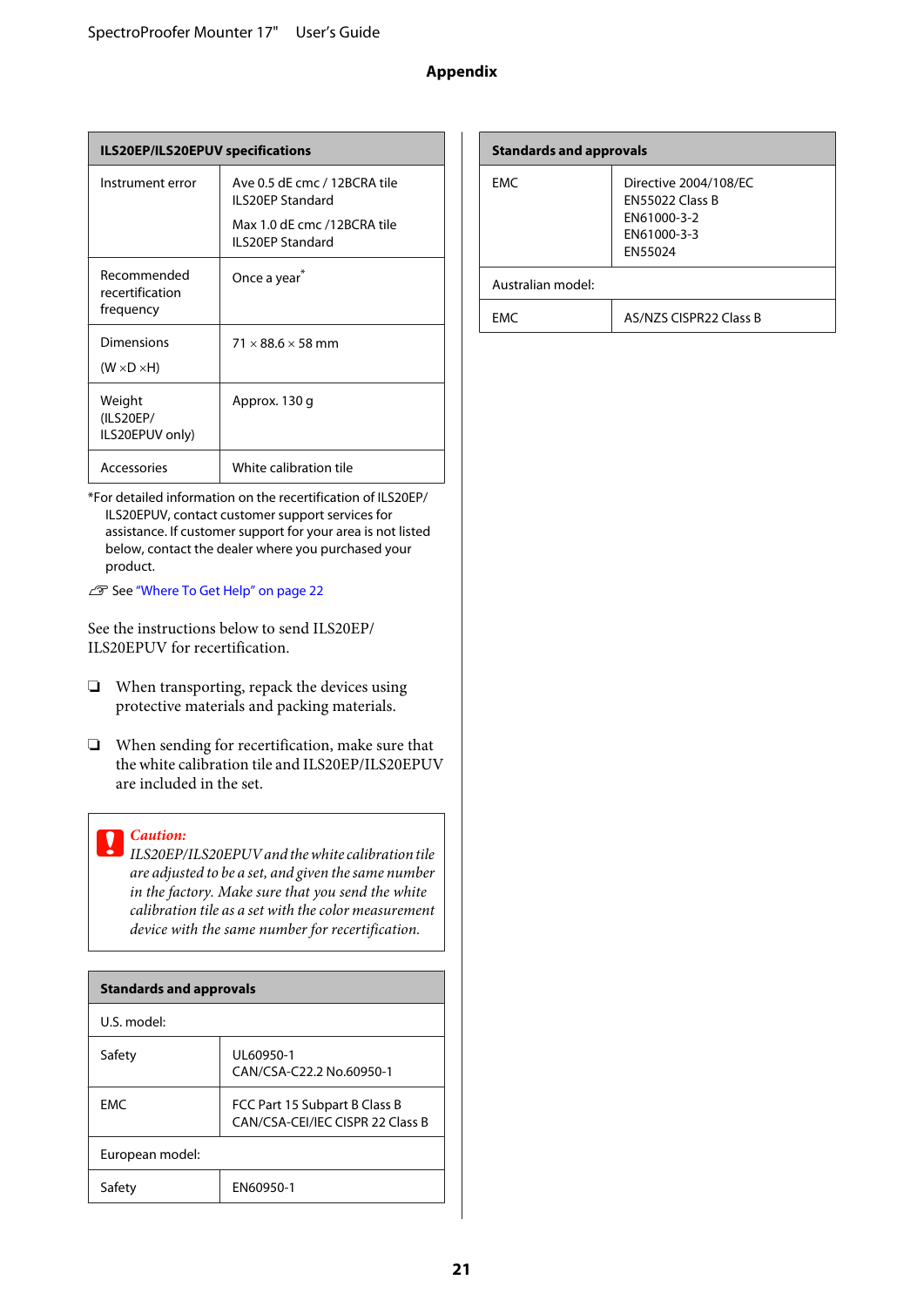# <span id="page-21-0"></span>**Where To Get Help**

# **Technical Support Web Site**

Epson's Technical Support Web Site provides help with problems that cannot be solved using the troubleshooting information in your product documentation. If you have a Web browser and can connect to the Internet, access the site at:

#### <http://support.epson.net/>

If you need the latest drivers, FAQs, manuals, or other downloadables, access the site at:

#### <http://www.epson.com>

Then, select the support section of your local Epson Web site.

# **Contacting Epson Support**

### **Before Contacting Epson**

If your Epson product is not operating properly and you cannot solve the problem using the troubleshooting information in your product documentation, contact Epson support services for assistance. If Epson support for your area is not listed below, contact the dealer where you purchased your product.

Epson support will be able to help you much more quickly if you give them the following information:

- ❏ Product serial number (The serial number label is usually on the back of the product.)
- ❏ Product model
- ❏ Product software version (Click **About**, **Version Info**, or similar button in the product software.)
- ❏ Brand and model of your computer
- ❏ Your computer operating system name and version
- ❏ Names and versions of the software applications you normally use with your product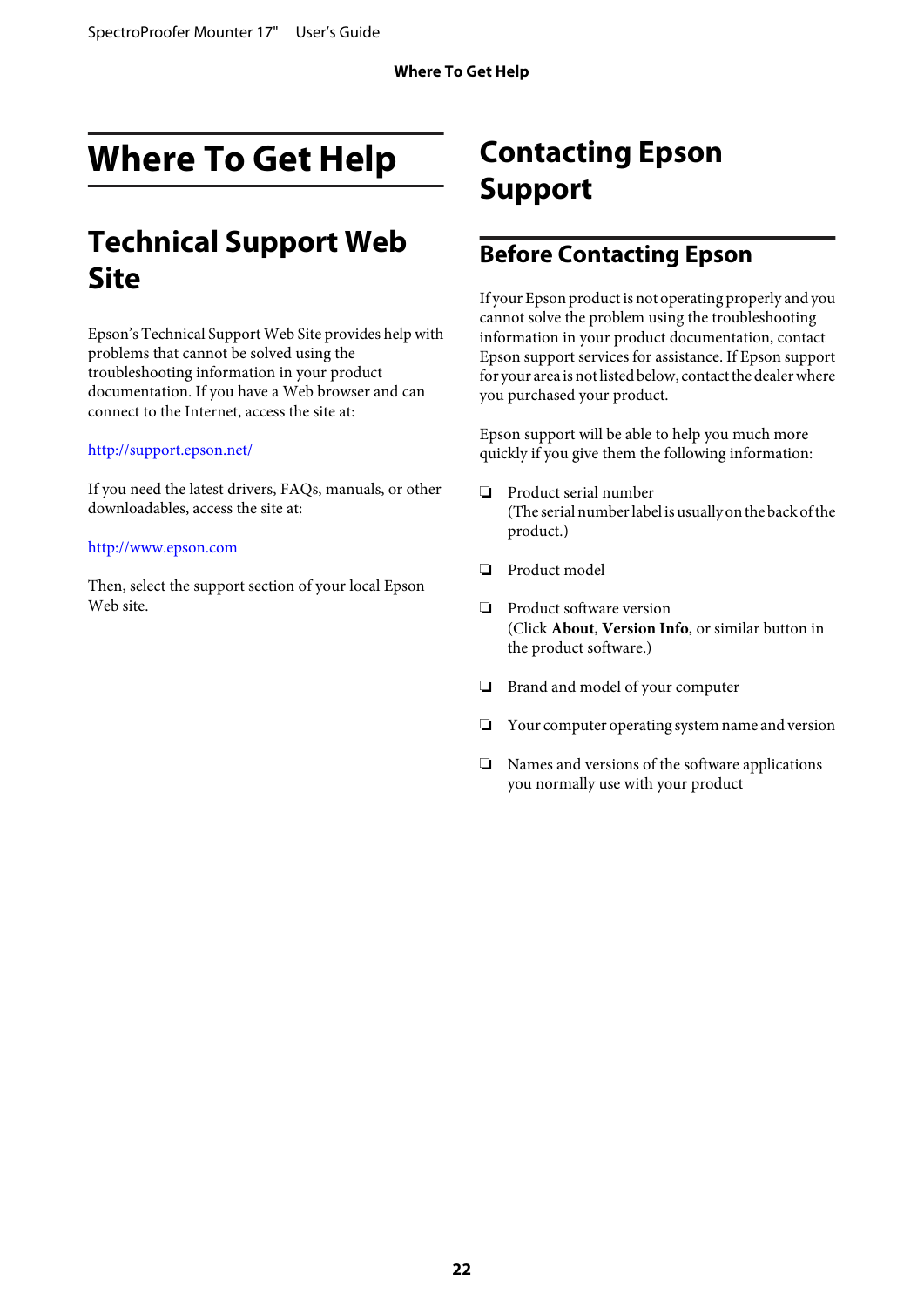### <span id="page-22-0"></span>**Help for Users in North America**

Epson provides the technical support services listed below.

### **Internet Support**

Visit Epson's support website at [http://epson.com/](http://epson.com/support) [support](http://epson.com/support) and select your product for solutions to common problems. You can download drivers and documentation, get FAQs and troubleshooting advice, or e-mail Epson with your questions.

### **Speak to a Support Representative**

Dial: (562) 276-1300 (U.S.), or (905) 709-9475 (Canada), 6 am to 6 pm, Pacific Time, Monday through Friday. Days and hours of support are subject to change without notice. Toll or long distance charges may apply.

Before you call Epson for support, please have the following information ready:

- ❏ Product name
- ❏ Product serial number
- ❏ Proof of purchase (such as a store receipt) and date of purchase
- ❏ Computer configuration
- ❏ Description of the problem

#### *Note:*

*For help using any other software on your system, see the documentation for that software for technical support information.*

### **Purchase Supplies and Accessories**

You can purchase genuine Epson ink cartridges, ribbon cartridges, paper, and accessories from an Epson authorized reseller. To find the nearest reseller, call 800-GO-EPSON (800-463-7766). Or you can purchase online at<http://www.epsonstore.com> (U.S. sales) or <http://www.epson.ca>(Canadian sales).

### **Help for Users in Europe**

Check your **Pan-European Warranty Document** for information on how to contact Epson support.

### **Help for Users in Australia**

Epson Australia wishes to provide you with a high level of customer service. In addition to your product documentation, we provide the following sources for obtaining information:

### **Your Dealer**

Don't forget that your dealer can often help identify and resolve problems. The dealer should always be the first call for advise on problems; they can often solve problems quickly and easily as well as give advise on the next step to take.

### **Internet URL <http://www.epson.com.au>**

Access the Epson Australia World Wide Web pages. Worth taking your modem here for the occasional surf! The site provides a download area for drivers, Epson contact points, new product information and technical support (e-mail).

### **Epson Helpdesk**

Epson Helpdesk is provided as a final backup to make sure our clients have access to advice. Operators on the Helpdesk can aid you in installing, configuring and operating your Epson product. Our Pre-sales Helpdesk staff can provide literature on new Epson products and advise where the nearest dealer or service agent is located. Many types of queries are answered here.

The Helpdesk numbers are:

| Phone: | 1300 361 054     |
|--------|------------------|
| Fax:   | $(02)$ 8899 3789 |

We encourage you to have all the relevant information on hand when you ring. The more information you prepare, the faster we can help solve the problem. This information includes your Epson product documentation, type of computer, operating system, application programs, and any information you feel is required.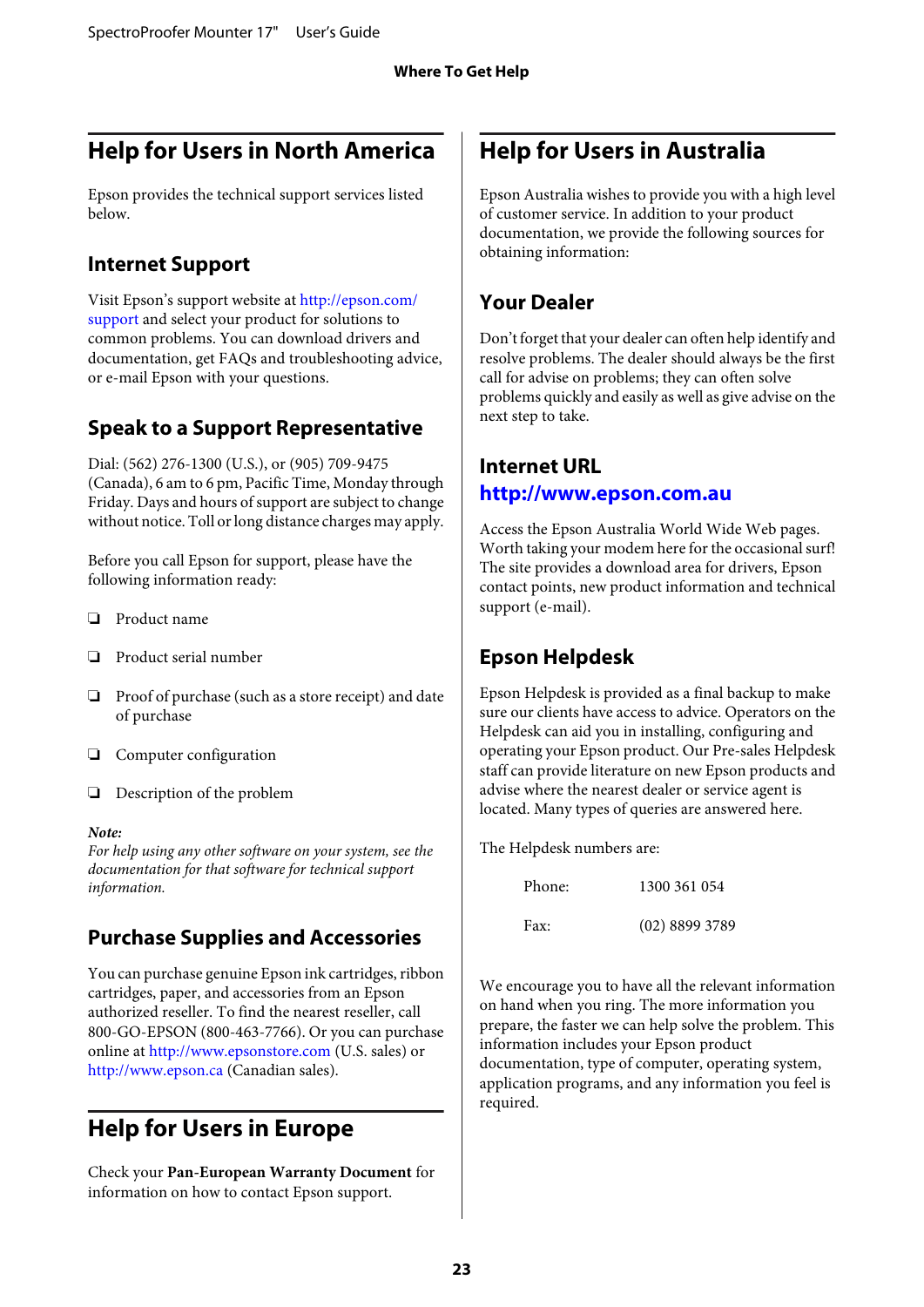### <span id="page-23-0"></span>**Help for Users in Singapore**

Sources of information, support, and services available from Epson Singapore are:

### **World Wide Web**

#### **[\(http://www.epson.com.sg](http://www.epson.com.sg))**

Information on product specifications, drivers for download, Frequently Asked Questions (FAQ), Sales Enquiries, and Technical Support via e-mail are available.

### **Epson HelpDesk (Phone: (65) 6586 3111)**

Our HelpDesk team can help you with the following over the phone:

- ❏ Sales enquiries and product information
- ❏ Product usage questions or problems
- ❏ Enquiries on repair service and warranty

### **Help for Users in Thailand**

Contacts for information, support, and services are:

### **World Wide Web [\(http://www.epson.co.th](http://www.epson.co.th))**

Information on product specifications, drivers for download, Frequently Asked Questions (FAQ), and e-mail are available.

### **Epson Hotline (Phone: (66)2685-9899)**

Our Hotline team can help you with the following over the phone:

- ❏ Sales enquiries and product information
- ❏ Product usage questions or problems
- ❏ Enquiries on repair service and warranty

### **Help for Users in Vietnam**

Contacts for information, support, and services are:

Epson Hotline (Phone): 84-8-823-9239

Service Center: 80 Truong Dinh Street, District 1, Hochiminh City Vietnam

### **Help for Users in Indonesia**

Contacts for information, support, and services are:

### **World Wide Web ([http://www.epson.co.id\)](http://www.epson.co.id)**

- ❏ Information on product specifications, drivers for download
- ❏ Frequently Asked Questions (FAQ), Sales Enquiries, questions through e-mail

### **Epson Hotline**

- ❏ Sales enquiries and product information
- ❏ Technical support

| Phone | $(62)$ 21-572 4350 |
|-------|--------------------|
| Fax   | $(62)$ 21-572 4357 |

### **Epson Service Center**

| Jakarta | Mangga Dua Mall 3rd floor No 3A/B<br>Jl. Arteri Mangga Dua,<br>Jakarta |
|---------|------------------------------------------------------------------------|
|         | Phone/Fax: (62) 21-62301104                                            |
| Bandung | Lippo Center 8th floor<br>Jl. Gatot Subroto No.2<br>Bandung            |
|         | Phone/Fax: (62) 22-7303766                                             |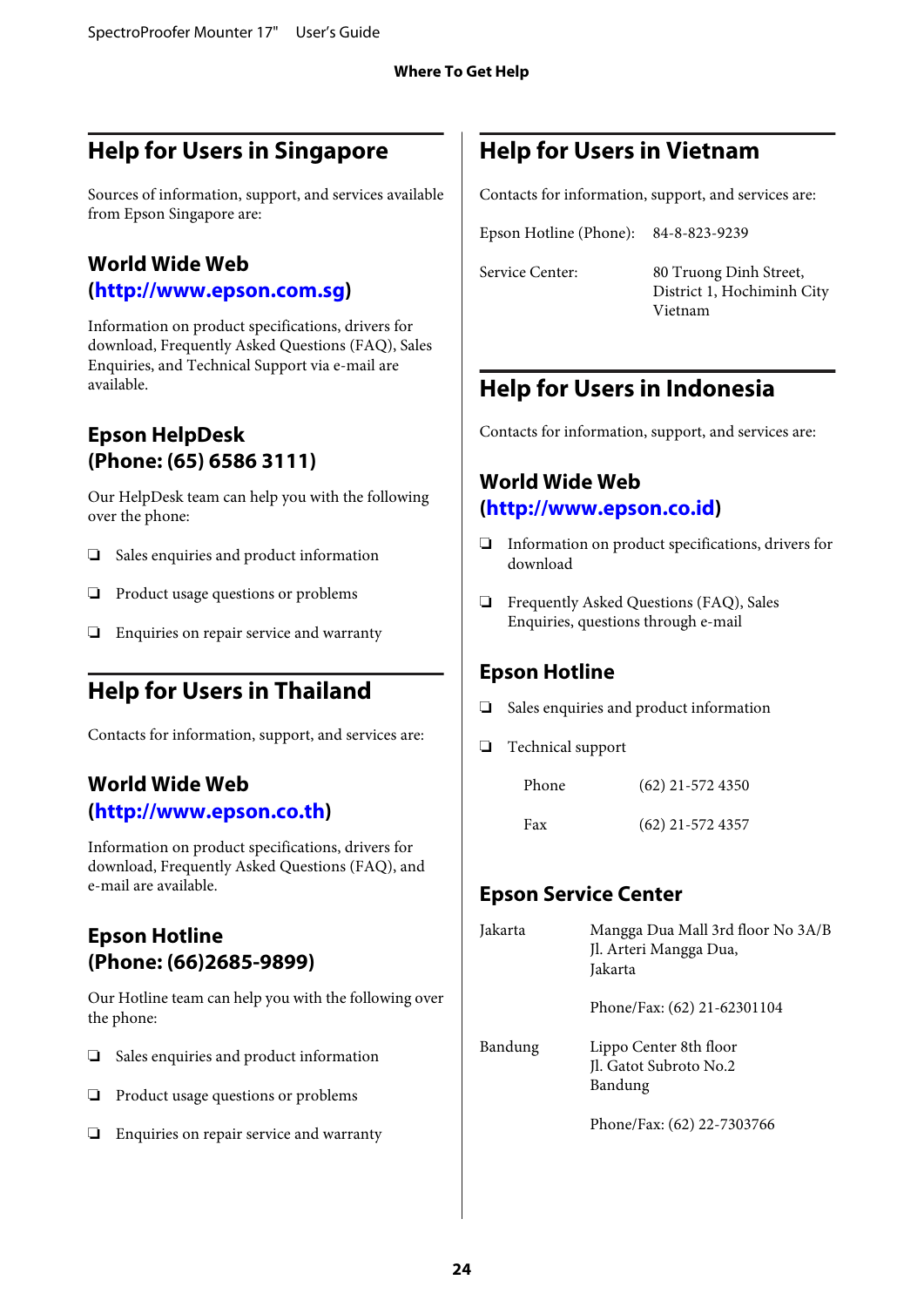<span id="page-24-0"></span>

| Surabaya   | Hitech Mall lt IIB No. 12<br>Jl. Kusuma Bangsa 116 - 118<br>Surabaya |
|------------|----------------------------------------------------------------------|
|            | Phone: (62) 31-5355035<br>Fax: (62)31-5477837                        |
| Yogyakarta | Hotel Natour Garuda<br>Jl. Malioboro No. 60<br>Yogyakarta            |
|            | Phone: (62) 274-565478                                               |
| Medan      | Wisma HSBC 4th floor<br>Jl. Diponegoro No. 11<br>Medan               |
|            | Phone/Fax: (62) 61-4516173                                           |
| Makassar   | MTC Karebosi Lt. Ill Kav. P7-8<br>JI. Ahmad Yani No.49<br>Makassar   |
|            | Phone: (62)411-350147/411-350148                                     |

### **Help for Users in Hong Kong**

To obtain technical support as well as other after-sales services, users are welcome to contact Epson Hong Kong Limited.

### **Internet Home Page**

Epson Hong Kong has established a local home page in both Chinese and English on the Internet to provide users with the following information:

- ❏ Product information
- ❏ Answers to Frequently Asked Questions (FAQs)
- ❏ Latest versions of Epson product drivers

Users can access our World Wide Web home page at:

<http://www.epson.com.hk>

### **Technical Support Hotline**

You can also contact our technical staff at the following telephone and fax numbers:

| Phone: | $(852)$ 2827-8911 |
|--------|-------------------|
| Fax:   | $(852)$ 2827-4383 |

### **Help for Users in Malaysia**

Contacts for information, support, and services are:

### **World Wide Web (<http://www.epson.com.my>)**

- ❏ Information on product specifications, drivers for download
- ❏ Frequently Asked Questions (FAQ), Sales Enquiries, questions through e-mail

### **Epson Trading (M) Sdn. Bhd.**

Head Office.

| Phone: | 603-56288288     |  |
|--------|------------------|--|
| Fax:   | 603-56288388/399 |  |

#### **Epson Helpdesk**

❏ Sales enquiries and product information (Infoline)

Phone: 603-56288222

❏ Enquiries on repair services & warranty, product usage and technical support (Techline)

Phone: 603-56288333

### **Help for Users in India**

Contacts for information, support, and services are:

### **World Wide Web ([http://www.epson.co.in\)](http://www.epson.co.in)**

Information on product specifications, drivers for download, and products enquiry are available.